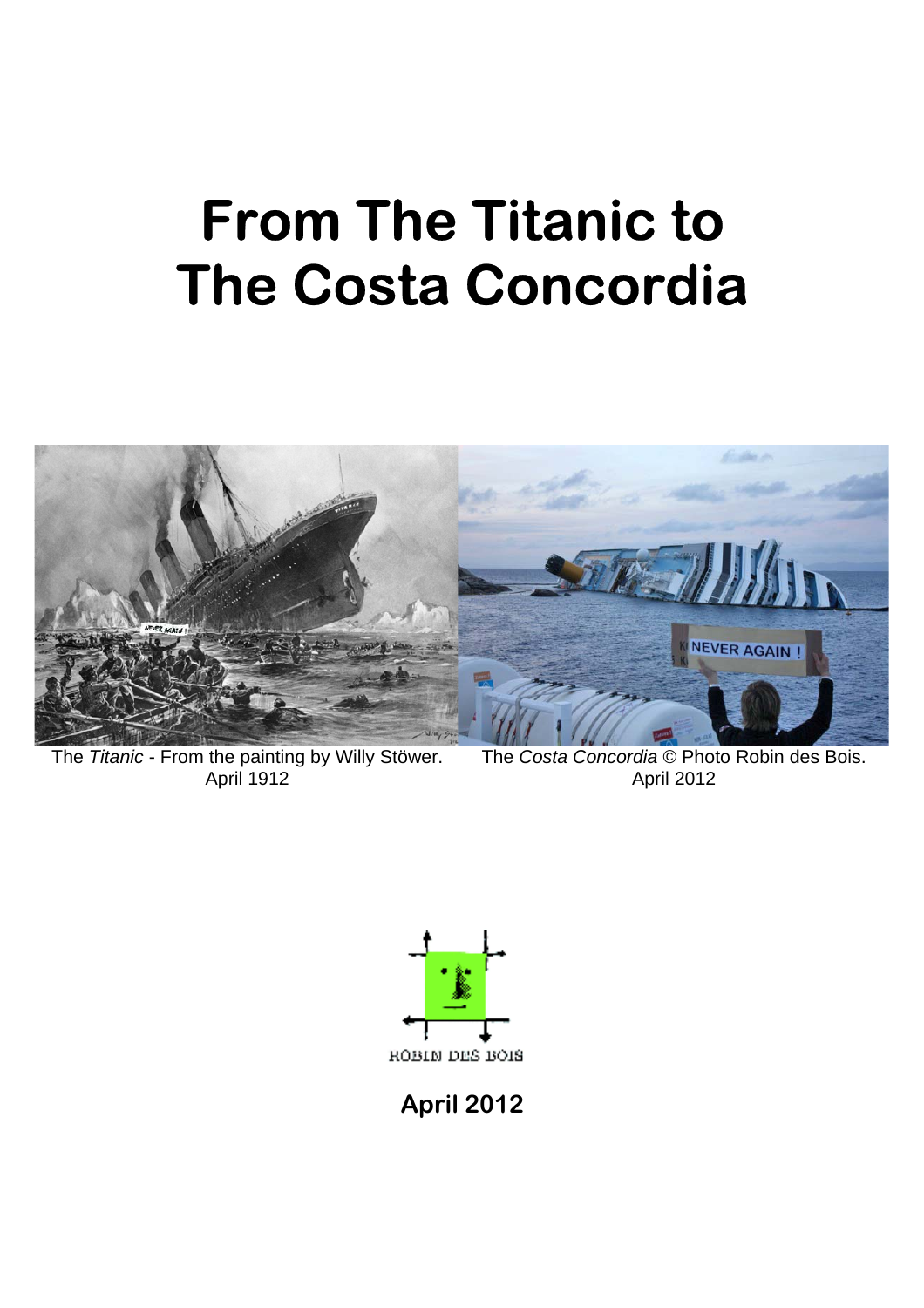# **Table of Contents**

| -3<br>4<br>10                                                         |    |  |  |  |  |  |  |  |  |
|-----------------------------------------------------------------------|----|--|--|--|--|--|--|--|--|
|                                                                       | 12 |  |  |  |  |  |  |  |  |
|                                                                       | 12 |  |  |  |  |  |  |  |  |
|                                                                       | 12 |  |  |  |  |  |  |  |  |
|                                                                       | 13 |  |  |  |  |  |  |  |  |
|                                                                       | 13 |  |  |  |  |  |  |  |  |
|                                                                       | 14 |  |  |  |  |  |  |  |  |
|                                                                       | 15 |  |  |  |  |  |  |  |  |
|                                                                       | 15 |  |  |  |  |  |  |  |  |
|                                                                       | 15 |  |  |  |  |  |  |  |  |
|                                                                       | 16 |  |  |  |  |  |  |  |  |
|                                                                       | 17 |  |  |  |  |  |  |  |  |
| VI – The Titanic and the Gigantic by Joseph Conrad, sailor and author | 19 |  |  |  |  |  |  |  |  |
| <b>Sources</b>                                                        | 20 |  |  |  |  |  |  |  |  |

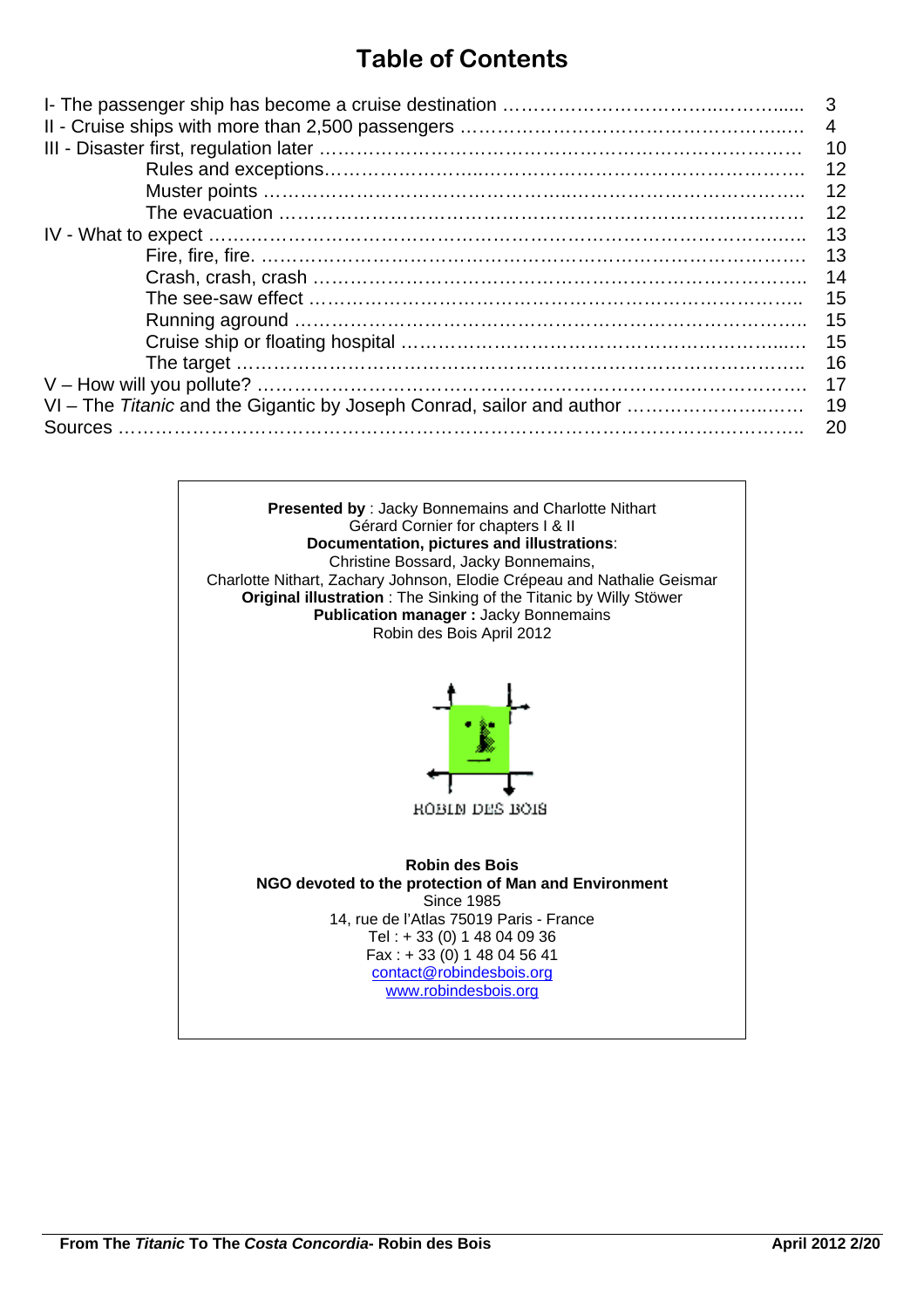## **I-The passenger ship has become a cruise destination**

The traditional passenger ship used to travel from one point to another in a straight line. In off-peak periods, some were assigned to pleasure cruises in tourist regions (the Canary Islands, Aegean Sea, the Norwegian Fjords, the Caribbean, for example), but these services were only accessible to a welloff elite who had the time and means to take such trips.

Competition from airlines led some ship-owners to change tack into the cruise business, either by converting their ships or placing orders for specifically designed units. Cruises became more accessible, but without becoming a mass leisure activity.

Things were to change in 1966. The 'modern' cruise appeared with the entry into service of the *Sunward,* from Norwegian Caribbean Lines and owned by Ted Arison, linked to the Norwegian Knut Kloster, operating between Miami and the Caribbean Islands. Customers discovered a new type of cruise: a modern ship with a single class, reasonable prices, and a relaxed atmosphere that contrasted with the traditionally stilted image of the cruise.

By launching the Carnival Cruise Line in 1972, Ted Arison developed the concept of the "*fun ship"* where it was the boat itself – with its numerous on-board attractions – that was the true destination, rather than the scheduled stopovers. As he said: "*Carnival operates in the vacation industry, and not the cruise industry".* Competition did not come from other companies, but it was rather Las Vegas and Orlando where a closer look was taken for changes and potentially for new ideas. A Carnival cruise-ship was described as "a complete floating holiday centre where passengers can entertain themselves almost 24 hours a day". This blueprint, shared by several other companies, would lead to the development of mass-cruising.

To keep prices attractive to the middle class, all the while maintaining profit margins, ship-owners, in competition with one another, built larger and larger cruise-liners over the years, and spread expenses (crew, propulsion) across a larger number of passengers. In 1999, *Voyager of the Seas*  was the largest cruise ship in the world, carrying 3,100 passengers. By 2009, this award went to *Oasis of the Seas* with a capacity of 5,400.

The growth in ship size does not only have an economic purpose. The larger ships are, the more "*amenities*" can be offered, such diverse and varied attractions as: swimming pools, spas, gyms, beauty salons, shopping centres, children's areas, theatres, nightclubs, casinos, mini-golf or even climbing walls or jogging tracks… to seduce passengers – or "*guests*" as they are now known – as much as or even more than the ports of call on the itinerary.

This razzle-dazzle is the norm on American ships; however, this superficiality does not merit the title of luxury ship; rather, search a smaller vessel for such pleasures. We also saw an evolution towards larger, more sophisticated and comfortable cabins with sea-facing balconies...

Interest in the stopovers - the duration of which is shortened - becomes somewhat secondary. Ship operators offer more and more one week cruises, or even packages for several days only, to both attract customers on a tight budget (the shorter, the cheaper) or those lacking the spare time. Moreover, the size of these vessels only allows them access to a limited number of ports, where there are a number of reduced stopovers for each rotation.

Intense advertising campaigns in the United States have led to cruises being seen as a holiday among others. The television series "The Love Boat", which aired from 1977 to 1987, and in which one of the stars was the Pacific Princess cruise ship, played a major role across the Atlantic in promoting cruises. Besides, she just left Genoa to be scrapped in Turkey.

For customers, the large cruise ship assures them a change of scenery, an escape from everyday life and a guaranteed party on a real floating city, where you can do the things that are normally forbidden. People go on cruises to have a good time with family or friends. Even if this is often an embarrassment for some, the large cruise ship also gives them the opportunity to let their hair down *en masse*.

In 2010, the number of people taking cruises worldwide rose to 18.7 million; 10.5 million of these were North American and 5.5 million European. In relation to 2006, we note that whilst the number of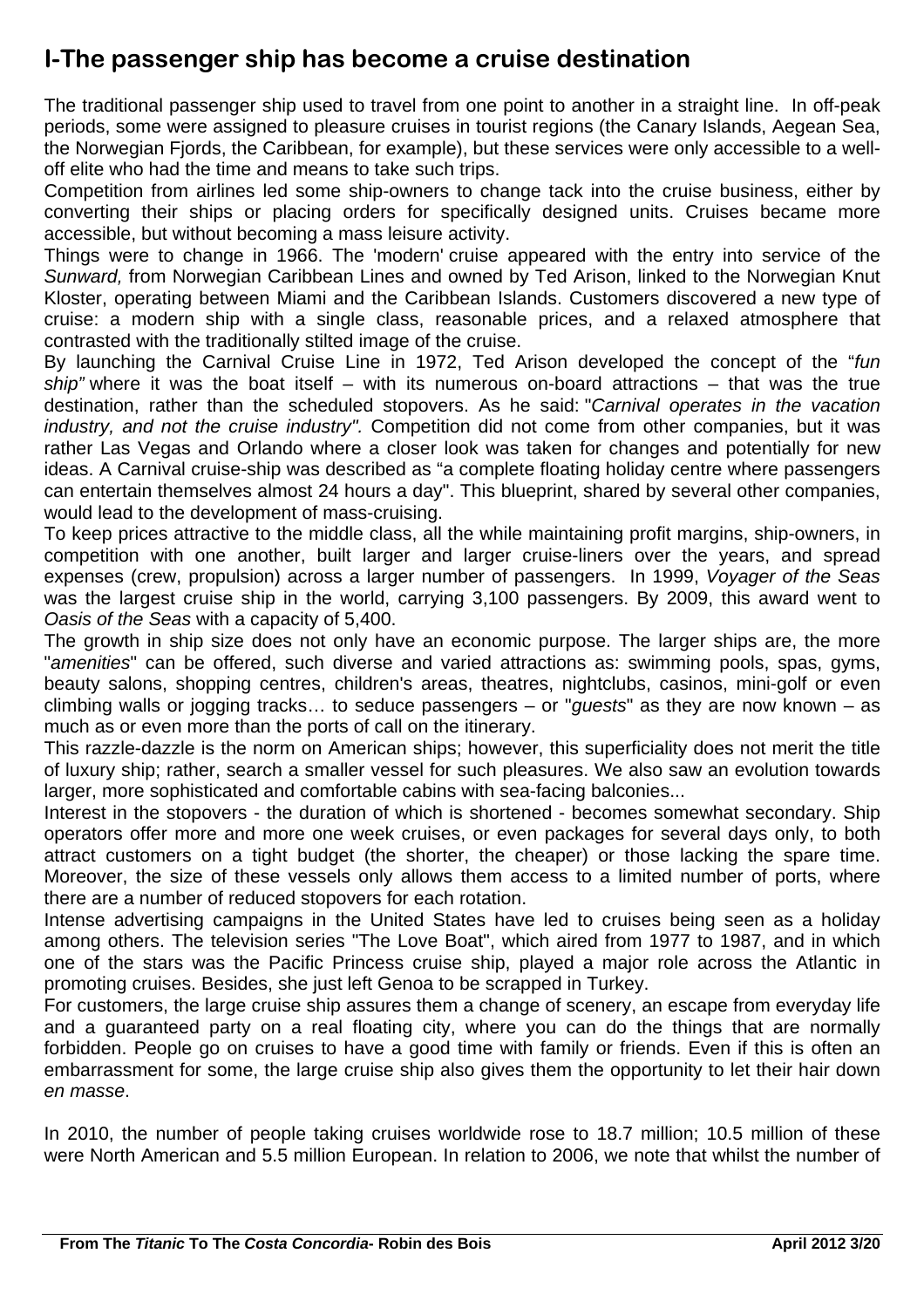cruise passengers has stagnated in North America, we have seen an increase of 57% in Europe (estimated figures from Royal Caribbean Cruise, Ltd.).

### **II - Cruise ships with more than 2,500 passengers**

Since it is necessary to fix a limit over which a cruise ship may be considered "large capacity", we have set this limit at 2,500 passengers. That being said, there are 97 ships currently in service with a capacity to carry over 2,500 passengers. Passenger capacity can be counted in different ways. On the one hand, we have "double occupancy" (i.e., the number of cabins multiplied by two), which is the standard formula for the profession and, on the other hand, we have the maximum capacity that supposes that all passenger beds are occupied. Thus, *Oasis of the Seas* and *Allure of the Seas,* owned by Royal Caribbean International, are currently the largest cruise ships in the world, holding up to a maximum of 6,360 passengers, whilst their capacity in "double occupation" terms is 5,400. Let us not forget that there are also between 1,000 and 1,300 crew members on board, depending on the company and vessel size. In the case of *Oasis* and *Allure of the Seas*, the number of crew members totals 2,100, which means you can count up to 8,460 people on board in total.

These 97 cruise ships only fly six flags. The colours of the Bahamas and Panama are well ahead of the rest with 35 and 26 vessels respectively. Then come the flags of Italy (16), Bermuda (14), Malta (5) and the Netherlands (1).

For the next summer season, nearly half of the large cruise liners will be based in the United States (45 out of 97). Another large contingent (33 units) will be found in the Mediterranean, while Northern Europe, including the Baltic Sea and Norwegian fjords, will play host to 16 ships. Only two of this size of ship are positioned in Asia, *Voyager of the Seas,* part of Royal Caribbean International, and *Superstar Virgo,* from the Malaysian Star Cruises Group. Cunard's *Queen Mary 2* is a special case insofar as its core (but not exclusive) business is the Southampton/New York return crossing.

Larger capacity vessels are clearly preferred by ship-owners; of the 16 cruise ships in construction or on order after the May commissioning period, 13 of them hold more than 2,500 passengers. For the moment, no order exceeds the current record capacity of 5,400 passengers (in double occupancy), or even comes close.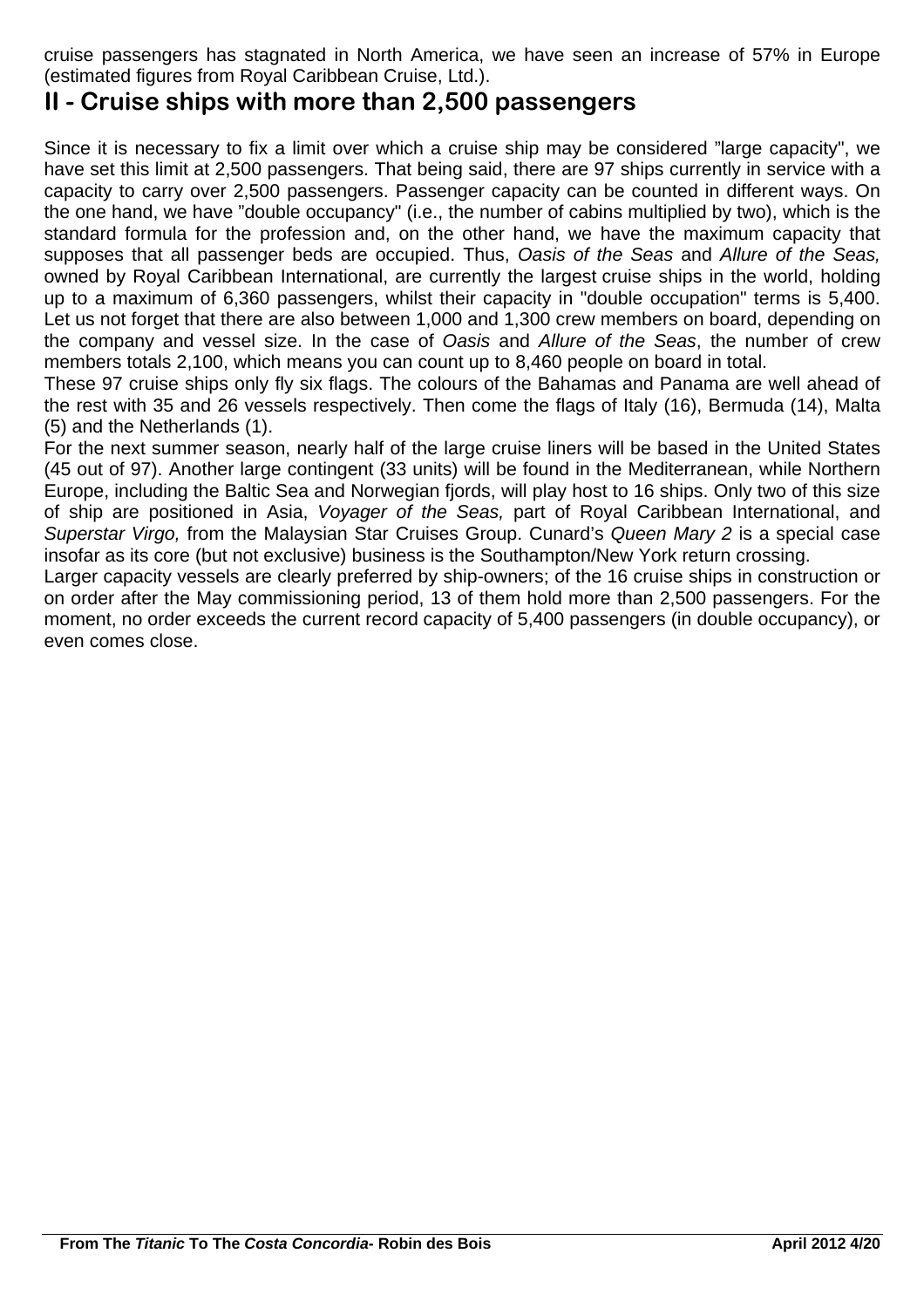# **Group Carnival Corporation (USA)**

#### **CARNIVAL CRUISE LINES (USA)**

| Ship                        | Flag           | Year of      | <b>Builders</b> | Length   | Capacity              | Maximum               | Route Assignment (Summer 2012)   |
|-----------------------------|----------------|--------------|-----------------|----------|-----------------------|-----------------------|----------------------------------|
|                             |                | <b>Build</b> |                 | (meters) | (Double<br>Occupancy) | Capacity<br>(Approx.) |                                  |
| <b>Carnival Breeze</b>      | Panama         | 2012         | Fincantieri     | 306      | 3690                  | 4600                  | Mediterranean                    |
| <b>Carnival Conquest</b>    | Panama         | 2002         | Fincantieri     | 290      | 2974                  | 3783                  | Miami/Caribbean                  |
| <b>Carnival Destiny</b>     | <b>Bahamas</b> | 1996         | Fincantieri     | 272      | 2642                  | 3360                  | Miami/Caribbean                  |
| <b>Carnival Dream</b>       | Panama         | 2009         | Fincantieri     | 305      | 3646                  | 3652                  | Port Canaveral/Mexico, Caribbean |
| <b>Carnival Ecstacy</b>     | Panama         | 1991         | Kvaerner        | 262      | 2056                  | 2634                  | Port Canaveral/Bahamas           |
| <b>Carnival Elation</b>     | Panama         | 1998         | Kvaerner        | 262      | 2052                  | 2634                  | New Orleans/Mexico               |
| Carnival Fantasy            | Panama         | 1990         | Masa-Yards      | 260      | 2056                  | 2624                  | Charleston/Bahamas               |
| <b>Carnival Fascination</b> | <b>Bahamas</b> | 1994         | Kvaerner        | 262      | 2052                  | 2594                  | Jacksonville/Bahamas             |
| <b>Carnival Freedom</b>     | Panama         | 2007         | Fincantieri     | 290      | 2974                  | 3783                  | Fort Lauderdale/Caribbean        |
| <b>Carnival Glory</b>       | Panama         | 2003         | Fincantieri     | 290      | 2974                  | 3783                  | Boston or New York/Canada        |
| Carnival Imagination        | <b>Bahamas</b> | 1995         | Kvaerner        | 262      | 2052                  | 2634                  | Miami/Mexico                     |
| Carnival Inspiration        | <b>Bahamas</b> | 1996         | Kvaerner        | 262      | 2052                  | 2634                  | Los Angeles/Mexico               |
| Carnival Legend             | Panama         | 2002         | Kvaerner        | 293      | 2124                  | 2667                  | Tampa/Mexico                     |
| <b>Carnival Liberty</b>     | Panama         | 2005         | Fincantieri     | 290      | 2978                  | 3700                  | Miami/Caribbean                  |
| <b>Carnival Magic</b>       | Panama         | 2011         | Fincantieri     | 305      | 3690                  | 4600                  | Galveston/MexicoCaribbean        |
| <b>Carnival Miracle</b>     | Panama         | 2004         | Kvaerner        | 293      | 2124                  | 2680                  | New York/Caribbean               |
| <b>Carnival Paradise</b>    | Panama         | 1998         | Kvaerner        | 262      | 2052                  | 2594                  | Tampa/Mexico                     |
| <b>Carnival Pride</b>       | Panama         | 2001         | Kvaerner        | 293      | 2124                  | 2680                  | Baltimore/Bahamas                |
| <b>Carnival Sensation</b>   | <b>Bahamas</b> | 1993         | Kvaerner        | 262      | 2052                  | 2634                  | Port Canaveral/Bahamas           |
| <b>Carnival Spirit</b>      | Panama         | 2001         | Kvaerner        | 293      | 2124                  | 2680                  | Seattle/Alaska                   |
| <b>Carnival Splendor</b>    | Panama         | 2008         | Fincantieri     | 290      | 3006                  | 3540                  | Los Angeles/Mexico               |
| Carnival Triumph            | <b>Bahamas</b> | 1999         | Fincantieri     | 273      | 2758                  | 3360                  | Galveston/Mexico                 |
| <b>Carnival Valor</b>       | Panama         | 2004         | Fincantieri     | 290      | 2974                  | 3783                  | Miami/Caribbean                  |
| <b>Carnival Victory</b>     | Panama         | 2000         | Fincantieri     | 273      | 2758                  | 3360                  | Puerto Rico/Caribbean            |

#### **HOLLAND AMERICA LINE (USA)**

| Ship            | Flaq        | Year         | <b>Builders</b> | Length   | Capacity   | Maximum  | Route Assignment (Summer 2012) |
|-----------------|-------------|--------------|-----------------|----------|------------|----------|--------------------------------|
|                 |             | of           |                 | (meters) | (Double)   | Capacity |                                |
|                 |             | <b>Build</b> |                 |          | Occupancy) | (Approx. |                                |
| Nieuw Amsterdam | Netherlands | 2010         | Fincantieri     | 285      | 2106       | 2671     | Venice/Mediterranean           |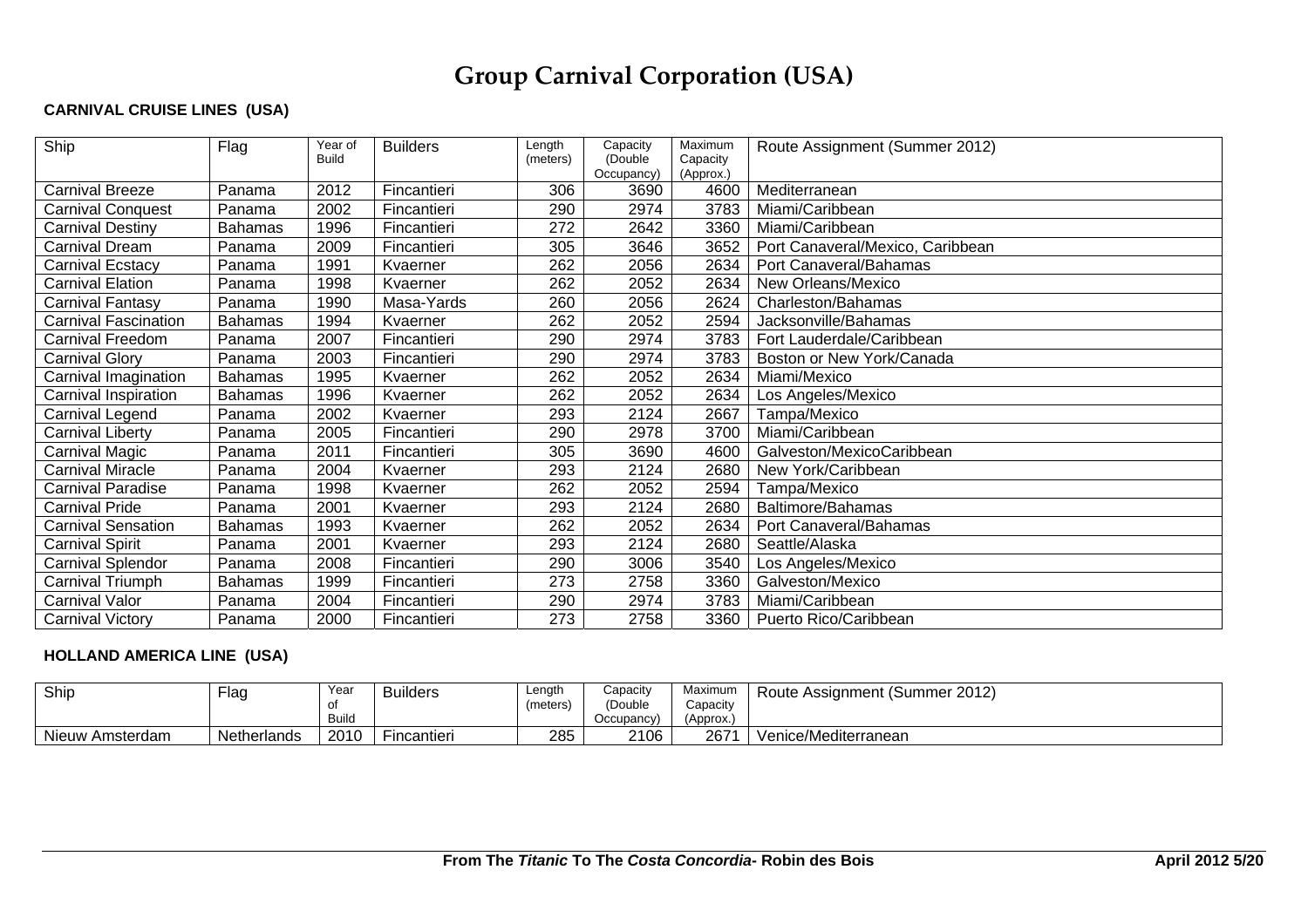#### **COSTA CROCIERE (Italy)**

| Ship               | Flag  | Year of<br><b>Build</b> | <b>Builders</b> | Length<br>(meters) | Capacity<br>(Double) | Maximum<br>Capacity | Route Assignment (Summer 2012)                 |
|--------------------|-------|-------------------------|-----------------|--------------------|----------------------|---------------------|------------------------------------------------|
|                    |       |                         |                 |                    | Occupancy)           | (Approx.)           |                                                |
| Costa Atlantica    | Italy | 2000                    | Kvaerner        | 293                | 2114                 | 2680                | Mediterranean                                  |
| Costa Deliziosa    | Italy | 2010                    | Fincantieri     | 294                | 2260                 | 2828                | Amsterdam/Norway, Mediterranean/Canary Islands |
| Costa Fascinosa    | Italy | 2012                    | Fincantieri     | 290                | 3016                 | 3800                | Venice/Mediterranean                           |
| Costa Favolosa     | Italy | 2011                    | Fincantieri     | 290                | 3016                 | 3800                | Venice/Mediterranean                           |
| Costa Fortuna      | Italy | 2003                    | Fincantieri     | 272                | 2716                 | 3470                | Norway, Baltic                                 |
| Costa Luminosa     | Italy | 2009                    | Fincantieri     | 294                | 2260                 | 2826                | Copenhagen/Baltic, Norway, then Mediterranean  |
| Costa Magica       | Italy | 2004                    | Fincantieri     | 272                | 2716                 | 3470                | Nice-Savone/Mediterranean                      |
| Costa Mediterranea | Italy | 2003                    | Kvaerner        | 293                | 2114                 | 2680                | Mediterranean, Black Sea                       |
| Costa Pacifica     | Italy | 2009                    | Fincantieri     | 290                | 3008                 | 3780                | Norway, Baltic                                 |
| Costa Serena       | Italy | 2007                    | Fincantieri     | 290                | 3000                 | 3780                | Marseille/Mediterranean                        |
| Costa X            | Italy | 2014                    | Fincantieri     |                    | 3700                 | 4900                | In construction                                |

#### **CUNARD LINE (United Kingdom)**

| Ship         | -lag    | Year of<br><b>Build</b> | <b>Builders</b> | Length<br>(meters) | Capacity<br>'Double<br>Occupancy | Maximum<br>Capacity<br>$'$ Approx., | Route Assignment (Summer 2012) |
|--------------|---------|-------------------------|-----------------|--------------------|----------------------------------|-------------------------------------|--------------------------------|
| Queen Mary 2 | Bermuda | 2003                    | St.<br>Nazaire  | 345                | 2620                             | 3090                                | Southampton/New York, Norway   |

#### **P&O CRUISES (United Kingdom)**

| Ship      | Flag    | Year of      | <b>Builders</b> | Length   | Capacity   | Maximum   | Route Assignment (Summer 2012)                   |
|-----------|---------|--------------|-----------------|----------|------------|-----------|--------------------------------------------------|
|           |         | <b>Build</b> |                 | (meters) | (Double)   | Capacity  |                                                  |
|           |         |              |                 |          | Occupancy) | (Approx.) |                                                  |
| Arcadia   | Bermuda | 2005         | Fincantieri     | 285      | 2016       |           | 2556   Southampton/Mediterranean, Norway, Baltic |
| Azura     | Bermuda | 2010         | Fincantieri     | 290      | 3100       | 3597      | ' Southampton/Mediterranean, Spain, Scandinavia  |
| Ventura   | Bermuda | 2008         | Fincantieri     | 290      | 3078       | 3597      | Southampton/Mediterranean, Spain, Scandinavia    |
| $\sqrt{}$ |         | 2015         | Fincantieri     |          | 3600       | 4372      | ! In construction                                |

#### **PRINCESS CRUISES (USA)**

| Ship                      | Flag           | Year of      | <b>Builders</b> | Length   | Capacity   | Maximum   | Route Assignment (Summer 2012)                      |
|---------------------------|----------------|--------------|-----------------|----------|------------|-----------|-----------------------------------------------------|
|                           |                | <b>Build</b> |                 | (meters) | (Double    | Capacity  |                                                     |
|                           |                |              |                 |          | Occupancy) | (Approx.) |                                                     |
| <b>Caribbean Princess</b> | Bermuda        | 2004         | Fincantieri     | 290      | 3080       |           | 3796   Southampton/Northern Europe, New York/Canada |
| <b>Coral Princess</b>     | Bermuda        | 2002         | St. Nazaire     | 294      | 1970       | 2581      | Vancouver/Alaska                                    |
| <b>Crown Princess</b>     | <b>Bermuda</b> | 2006         | Fincantieri     | 289      | 3080       |           | 3599   Venice/Mediterranean/Civitavecchia           |
| Diamond Princess          | Bermuda        | 2004         | Mitsubishi      | 290      | 2670       | 3290 l    | Vancouver/Alaska                                    |
| <b>Emerald Princess</b>   | Bermuda        | 2007         | Fincantieri     | 289      | 3080       | 3599      | l Copenhagen/Baltic                                 |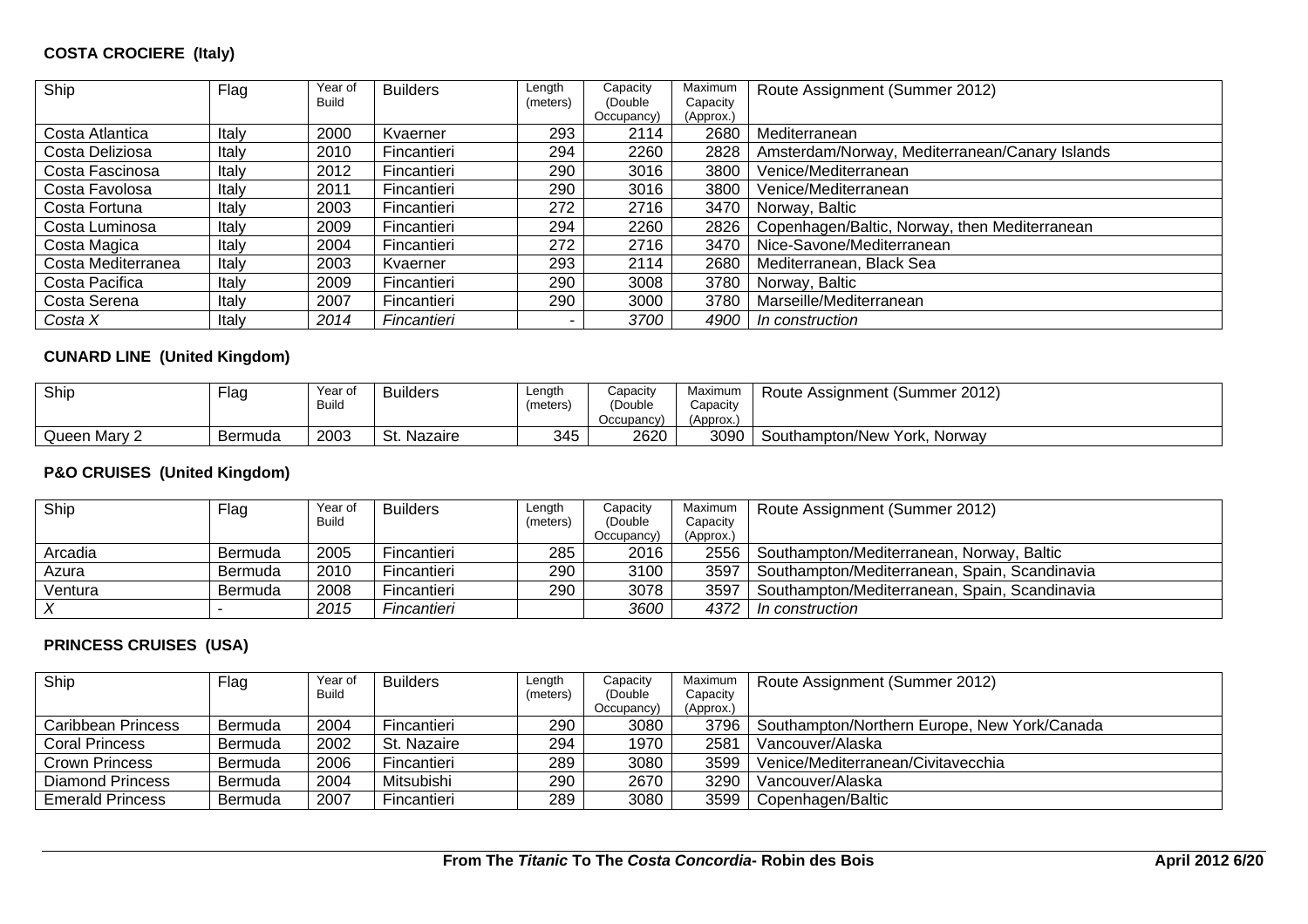| <b>Golden Princess</b> | Bermuda | 2001 | Fincantieri | 290 | 2590 | 3100   Seattle/Alaska                         |
|------------------------|---------|------|-------------|-----|------|-----------------------------------------------|
| <b>Grand Princess</b>  | Bermuda | 1998 | Fincantieri | 290 | 2590 | 3100   Southampton/Mediterranean, Scandinavia |
| <b>Ruby Princess</b>   | Bermuda | 2008 | Fincantieri | 289 | 3080 | 3599   Barcelona/Mediterranean/Venice         |
| Sapphire Princess      | Bermuda | 2004 | Mitsubishi  | 290 | 2670 | 3290   Vancouver/Alaska                       |
| <b>Star Princess</b>   | Bermuda | 2002 | Fincantieri | 290 | 2590 | 3300   Seattle/Alaska                         |
| <b>Royal Princess</b>  |         | 2013 | Fincantieri |     | 3600 | In construction                               |
|                        |         | 2014 | Fincantieri |     | 3600 | In construction                               |

#### **AIDA CRUISES (Germany)**

| Ship       | Flag  | Year of      | <b>Builders</b> | Length   | Capacity   | Maximum   | Route Assignment (Summer 2012)               |
|------------|-------|--------------|-----------------|----------|------------|-----------|----------------------------------------------|
|            |       | <b>Build</b> |                 | (meters) | (Double)   | Capacity  |                                              |
|            |       |              |                 |          | Occupancy) | (Approx.) |                                              |
| Aidabella  | Italy | 2008         | Meyer           | 252      | 2050       | 2500      | Majorque/Mediterranean                       |
| Aidablu    | Italy | 2010         | Meyer           | 253      | 2192       | 2800      | Warnemünde/Baltic                            |
| Aidadiva   | Italy | 2007         | Mever           | 252      | 2050       | 2500      | Antalya (Turkey)/Mediterranean               |
| Aidaluna   | Italv | 2009         | Meyer           | 252      | 2050       | 2500      | Hamburg/Norway, New York/Bermuda, Bahamas    |
| Aidamar    | Italy | 2012         | Mever           | 253      | 2192       | 2800      | Hamburg/Norway and Iceland; Hamburg/Le Havre |
| Aidasol    | Italy | 2011         | Mever           | 253      | 2192       | 2800      | Warnemünde/Baltic                            |
| Aidastella |       | 2013         | Mever           | 253      | 2192       | 2800      | In construction                              |
|            |       | 2015         | Mitsubishi      |          | 3250       |           | In construction                              |
|            |       | 2016         | Mitsubishi      |          | 3250       |           | In construction                              |

# **Group Royal Caribbean Cruises Ltd (USA)**

#### **ROYAL CARIBBEAN INTERNATIONAL (USA)**

| Ship                          | Flag           | Year of      | <b>Builders</b>    | Length   | Capacity               | Maximum               | Route Assignment (Summer 2012)            |
|-------------------------------|----------------|--------------|--------------------|----------|------------------------|-----------------------|-------------------------------------------|
|                               |                | <b>Build</b> |                    | (meters) | (Double)<br>Occupancy) | Capacity<br>(Approx.) |                                           |
| Adventure of the Seas         | <b>Bahamas</b> | 2001         | Kvaerner           | 311      | 3100                   | 3807                  | Malaga/Mediterranean, Canary Islands      |
| Allure of the Seas            | <b>Bahamas</b> | 2010         | <b>STX Finland</b> | 360      | 5400                   | 6360                  | Fort Lauderdale/Caribbean                 |
| <b>Brilliance of the Seas</b> | <b>Bahamas</b> | 2002         | Meyer              | 292      | 2100                   | 2502                  | Amsterdam and Le Havre/Norway             |
| Enchantment of the            | <b>Bahamas</b> | 1997         | Kvaerner           | 301      | 2250                   | 2730                  | Baltimore/Bermuda                         |
| Seas                          |                |              |                    |          |                        |                       |                                           |
| <b>Explorer of the Seas</b>   | <b>Bahamas</b> | 2000         | Kvaerner           | 311      | 3100                   | 3840                  | Bermuda, Caribbean                        |
| Freedom of the Seas           | <b>Bahamas</b> | 2006         | Aker               | 339      | 3600                   | 4375                  | Port Canaveral/Caribbean                  |
| Independence of the           | <b>Bahamas</b> | 2008         | Aker               | 339      | 3600                   | 4375                  | Southampton/Canary Islands, Mediterranean |
| Seas                          |                |              |                    |          |                        |                       |                                           |
| Jewel of the Seas             | Bahamas        | 2004         | Meyer              | 293      | 2100                   | 2502                  | Harwich/Baltique                          |
| Liberty of the Seas           | <b>Bahamas</b> | 2007         | Aker               | 339      | 3600                   | 4375                  | Barcelona et Toulon/Mediterranean         |
| Majesty of the Seas           | <b>Bahamas</b> | 1992         | St. Nazaire        | 268      | 2350                   | 2767                  | Miami/Bahamas                             |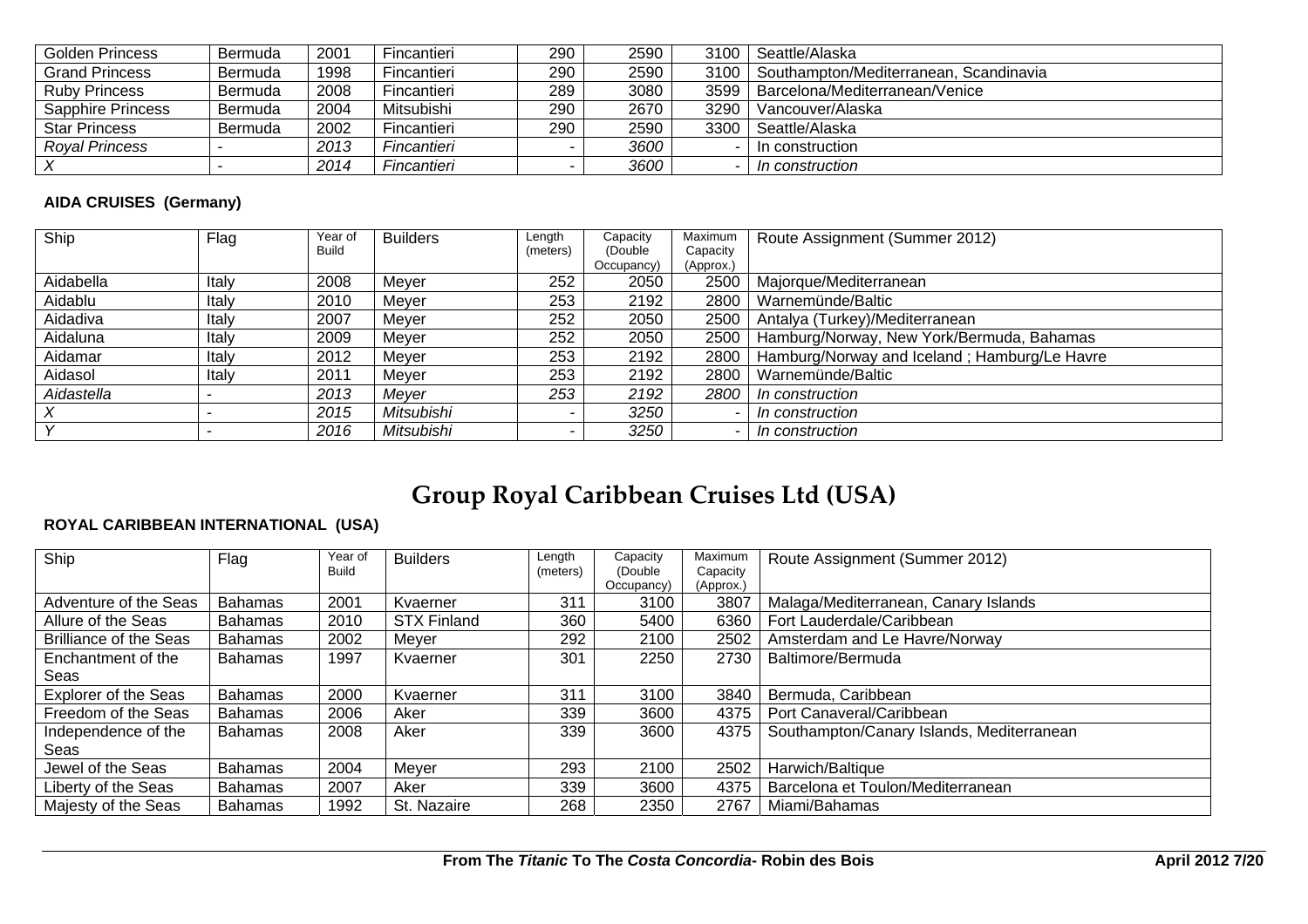| Mariner of the Seas   | <b>Bahamas</b> | 2003 | Kvaerner           | 311 | 3100 | 3807 | Civitavecchia/Mediterranean |
|-----------------------|----------------|------|--------------------|-----|------|------|-----------------------------|
| Monarch of the Seas   | <b>Bahamas</b> | 1991 | St. Nazaire        | 268 | 2350 | 2766 | Port Canaveral/Bahamas      |
| Navigator of the Seas | <b>Bahamas</b> | 2002 | Kvaerner           | 311 | 3100 | 3807 | Civitavecchia/Mediterranean |
| Oasis of the Seas     | <b>Bahamas</b> | 2009 | <b>STX Finland</b> | 360 | 5400 | 6360 | Fort Lauderdale/Caribbean   |
| Radiance of the Seas  | <b>Bahamas</b> | 2001 | Mever              | 293 | 2100 | 2531 | Vancouver/Alaska            |
| Serenade of the Seas  | <b>Bahamas</b> | 2003 | Mever              | 293 | 2100 | 2490 | Barcelona/Mediterranean     |
| Voyager of the Seas   | <b>Bahamas</b> | 1999 | Kvaerner           | 311 | 3100 | 3840 | Asia (notably China)        |
|                       |                | 2014 | Meyer              |     | 4100 |      | In construction             |
|                       |                | 2015 | Meyer              |     | 4100 | -    | In construction             |

#### **CELEBRITY CRUISES (USA)**

| Ship                      | Flag  | Year of | <b>Builders</b> | Length | Capacity   | Maximum   | Route Assignment (Summer 2012)            |
|---------------------------|-------|---------|-----------------|--------|------------|-----------|-------------------------------------------|
|                           |       | Build   |                 | (meter | (Double)   | Capacity  |                                           |
|                           |       |         |                 |        | Occupancy) | (Approx.) |                                           |
| <b>Celebrity Solstice</b> | Malta | 2008    | Mever           | 317    | 2850       | 3145      | Barcelona/Mediterranean                   |
| <b>Celebrity Equinox</b>  | Malta | 2009    | Mever           | 317    | 2850       | 3145      | Civitavecchia/Mediterranean               |
| <b>Celebrity Eclipse</b>  | Malta | 2010    | Mever           | 317    | 2850       | 3145      | Southampton/Norway, Baltic, Mediterranean |
| Celebrity Silhouette      | Malta | 2011    | Mever           | 315    | 2886       | 3184      | Venice and Civitavecchia/Mediterranean    |
| Celebrity Reflection      |       | 2012    | Mever           | 315    | 3030       | 3270      | In construction                           |

#### **PULLMANTUR CRUISES (Spain)**

| Ship      | Flag  | Year of<br><b>Build</b> | <b>Builders</b> | Length<br>(meters, | Capacity<br>(Double<br>Occupancy) | Maximum<br>Capacity<br>'Approx. | Route Assignment (Summer 2012) |
|-----------|-------|-------------------------|-----------------|--------------------|-----------------------------------|---------------------------------|--------------------------------|
| Sovereign | Malta | 1987                    | Nazaire<br>-St. | 268                | 2300                              | 2600                            | Barcelona/Mediterranean        |

# **Other Companies**

#### **DISNEY CRUISE LINE (USA)**

| Ship           | Flag           | Year of<br>Build | <b>Builders</b> | Lenath<br>(meters) | Capacity<br>(Double) | Maximum<br>Capacity | Route Assignment (Summer 2012)                       |
|----------------|----------------|------------------|-----------------|--------------------|----------------------|---------------------|------------------------------------------------------|
|                |                |                  |                 |                    | Occupancy)           | (Approx.)           |                                                      |
| Disney Magic   | Bahamas        | 1998             | Fincantieri     | 294                | 1750                 | 2700                | Port Canaveral and New York/Bahamas, New York/Canada |
| Disney Wonder  | Bahamas        | 1999             | Fincantieri     | 294                | 1750                 | 2700                | Seattle/Alaska                                       |
| Disney Dream   | <b>Bahamas</b> | 2010             | Mever           | 340                | 2500                 | 4000                | Port Canaveral/Bahamas                               |
| Disney Fantasy | Bahamas        | 2012             | Mever           | 340                | 2500                 | 4000                | Port Canaveral/Caribbean                             |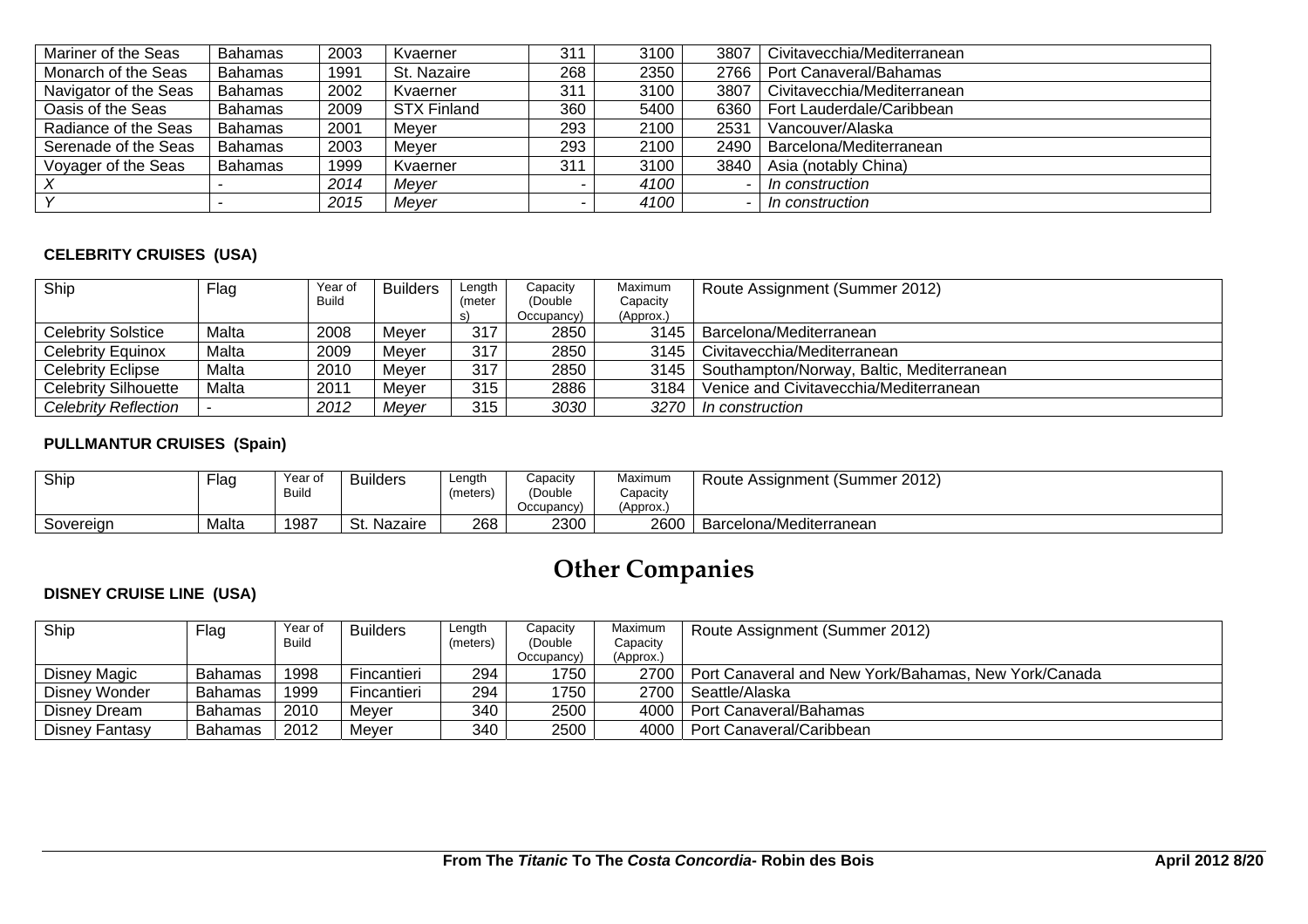#### **NORWEGIAN CRUISE LINE (USA)**

| Ship                | Flag           | Year of<br>Build | <b>Builders</b> | Length<br>(meters) | Capacity<br>(Double | Maximum<br>Capacity | Route Assignment (Summer 2012)    |
|---------------------|----------------|------------------|-----------------|--------------------|---------------------|---------------------|-----------------------------------|
|                     |                |                  |                 |                    | Occupancy)          | (Approx.)           |                                   |
| Norwegian Dawn      | <b>Bahamas</b> | 2002             | Meyer           | 294                | 2340                | 2683                | Boston/Bermuda, Boston/Québec     |
| Norwegian Epic      | <b>Bahamas</b> | 2010             | St.Nazaire      | 329                | 4100                | 5186                | Barcelona-Marseille/Mediterranean |
| Norwegian Gem       | <b>Bahamas</b> | 2007             | Meyer           | 294                | 2394                | 2750                | New York/Bahamas, New York/Québec |
| Norwegian Jade      | <b>Bahamas</b> | 2006             | Meyer           | 294                | 2402                | 2750                | Venice/Mediterranean              |
| Norwegian Jewel     | <b>Bahamas</b> | 2005             | Meyer           | 294                | 2402                | 2750                | Seattle/Alaska                    |
| Norwegian Pearl     | <b>Bahamas</b> | 2007             | Meyer           | 294                | 2394                | 2750                | Seattle/Alaska                    |
| Norwegian Spirit    | <b>Bahamas</b> | 1998             | Meyer           | 268                | 2018                | 2975                | Barcelona/Venice and vice versa   |
| Norwegian Star      | Bahamas        | 2001             | Meyer           | 294                | 2348                | 2683                | New York/Bermuda                  |
| Norwegian Breakaway |                | 2013             | Meyer           |                    | 4000                | 5100                | In construction                   |
| Norwegian Gateway   |                | 2014             | Mever           |                    | 4000                | 5100                | In construction                   |

#### **STAR CRUISES (Malaysia)**

| Ship                        | <sup>=</sup> lag | Year of Build | <b>Builders</b> | Length<br>meters, | Capacity<br>(Double<br>Occupancy) | Maximum<br>Capacity<br>(Approx.) | Route Assignment (Summer 2012)       |
|-----------------------------|------------------|---------------|-----------------|-------------------|-----------------------------------|----------------------------------|--------------------------------------|
| $\cdots$<br>Superstar Virgo | Panama           | 1999          | Meyer           | 269               | 1870                              | 2975                             | Singapore/Malaysia and<br>' Thailand |

#### **MSC CRUISES (Italy)**

| Ship                 | Flag   | Year of Build | <b>Builders</b> | Length   | Capacity   | Maximum   | Route Assignment (Summer 2012) |
|----------------------|--------|---------------|-----------------|----------|------------|-----------|--------------------------------|
|                      |        |               |                 | (meters) | (Double)   | Capacity  |                                |
|                      |        |               |                 |          | Occupancy) | (Approx.) |                                |
| <b>MSC Divina</b>    | Panama | 2012          | St. Nazaire     | 333      | 3502       | 4363      | Venice/Mediterranean           |
| <b>MSC Fantasia</b>  | Panama | 2008          | St. Nazaire     | 333      | 3274       | 3882      | Marseille/Mediterranean        |
| <b>MSC Magnifica</b> | Panama | 2010          | St. Nazaire     | 294      | 2550       | 3013      | Baltic, Norvway                |
| <b>MSC Musica</b>    | Panama | 2006          | St. Nazaire     | 294      | 2550       | 3013      | Venice/Mediterranean           |
| <b>MSC Orchestra</b> | Panama | 2007          | St. Nazaire     | 294      | 2550       | 3013      | Livourne/Mediterranean         |
| <b>MSC Poesia</b>    | Panama | 2008          | St. Nazaire     | 294      | 2550       | 3013      | Baltic, Norvway                |
| <b>MSC Splendida</b> | Panama | 2009          | St. Nazaire     | 333      | 3274       | 3882      | Genoa/Mediterranean            |
| <b>MSC Preziosa</b>  |        | 2013          | St. Nazaire     |          | 3500       |           | In construction                |

#### **TUI CRUISES (Germany)**

| Ship       | Flag | Year of Build | <b>Builders</b>              | Lenath<br>(meters) | Capacity<br>(Double<br>Occupancy) | Maximum<br>Capacity<br>(Approx. | Route Assignment (Summer 2012) |
|------------|------|---------------|------------------------------|--------------------|-----------------------------------|---------------------------------|--------------------------------|
| $\sqrt{ }$ |      | 2014          | <b>STX</b><br><i>Finland</i> | 295                | 2500                              |                                 | In construction                |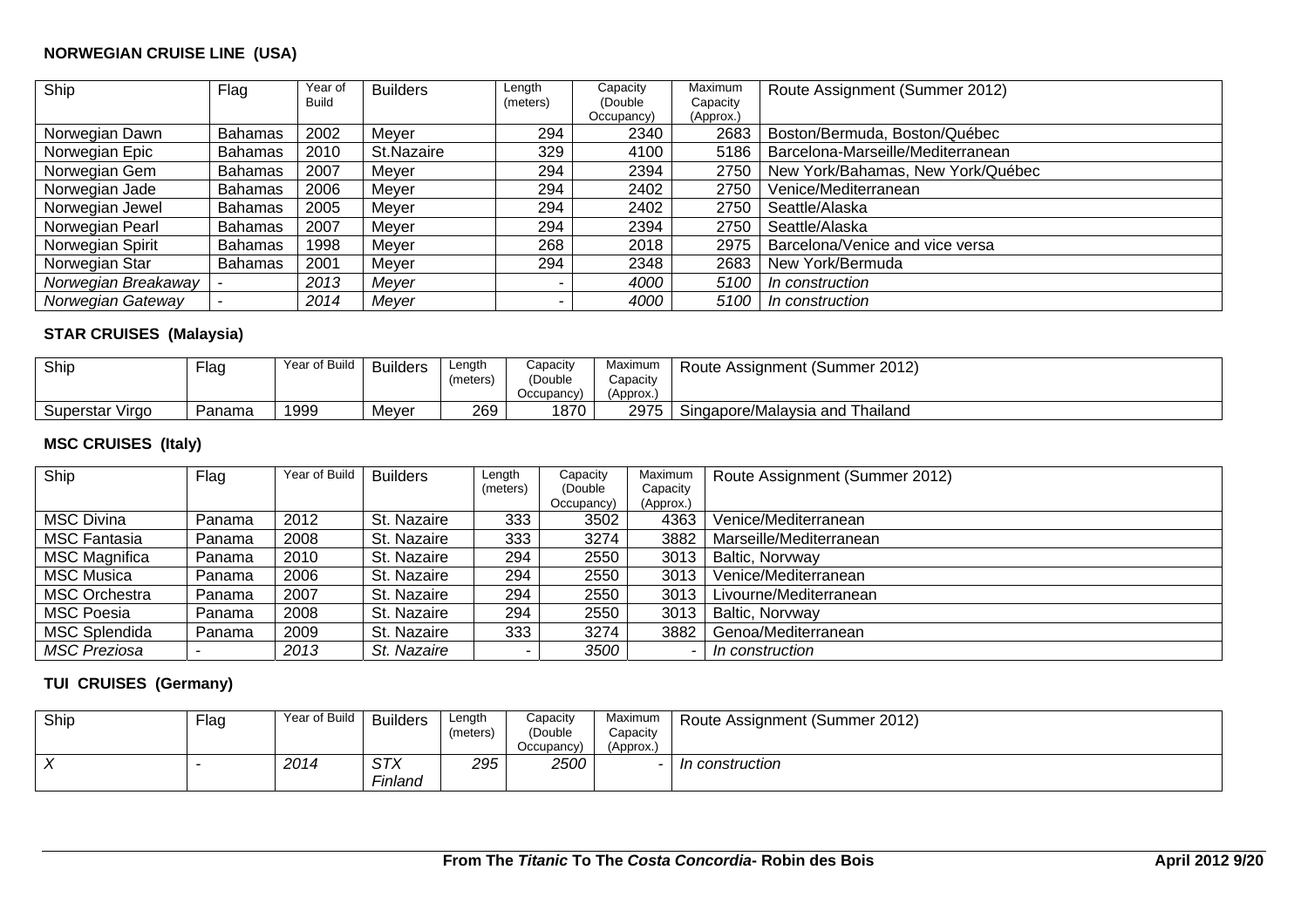# **III - Disaster first, regulation later**

**On 14th April 1912**, during its maiden voyage to New York, the *Titanic*, after considerable reflection claimed to be unsinkable, struck an iceberg and sank that night, leading to the loss of 1,503 passengers and crew. At that time, when maritime transport was essentially mobilised by anonymous migrants, routine accidents caused between 700 and 800 deaths a year on vessels flying the British flag alone. The sinking of the *Titanic*, a celebrity vessel steeped in lyricism, made governments act. In January 1914, 13 countries (including France) met in London at the invitation of the British government and adopted the first SOLAS Convention for the Safety of Life at Sea. But, the First World War broke out and the first version of SOLAS did not enter into force, even though several countries did integrate some of its provisions into their national legislation.

**In 1929**, a second conference convened in London, attended by 18 countries. A new version of the SOLAS Convention was adopted, and came into force in 1933. It included regulation on the watertight subdivision of ships and specified that lifeboats and floating devices "shall be readily available in case of emergency and shall be adequate". "It must be possible to embark the passengers rapidly and in good order".

**In 1948**, rapid technical developments in the radio communications field and also successive disasters like the *Morro Castle* (a fire, which killed 137 in 1934), called for a third version of SOLAS. This new text notably went into detail about the stability and maintenance of essential ship functions in case of an emergency. The Inter-Governmental Maritime Consultative Organisation (IMCO), which later became the IMO, was created under the auspices of the United Nations the same year and became the permanent body responsible for overseeing maritime transport.

The IMO organised its first SOLAS conference twelve years later, **in 1960**, in which 55 countries took part. A fourth version of the Convention was adopted. New requirements for radio equipment and lifesaving appliances were specifically imposed.

**In 1974,** the internal rules of the IMO and the growing number of Member States slowed down the entry into force of new SOLAS requirements. Regulatory innovations were all well and good, but proved expensive when the time came for application. However, in 1974 a new Convention with faster deadlines for implementation and amendments was adopted by 71 countries. This version of SOLAS remains in force today and is regularly amended following disasters, market evolutions and ship deficiencies.

Thus, repeated accidents caused by fires on board passenger ships, such as SS *Yarmouth Castle* (1965, 90 deaths), brought about amendments being made in the area of fire prevention (thermal compartmentalisation, restricted use of combustible materials, detection devices and fire fighting measures...). It was during this time that the use of asbestos on ships was encouraged.

**In 1983**, the chapter dedicated to life-saving appliances and arrangements was revised with a view to reinforce their readiness, the safe abandonment of the ship, survival, detection and retrieval of survivors.

**In 1988,** the capsizing of *The Herald of Free Enterprise* (1987, 193 deaths) led to specific amendments regarding ships transporting passengers and vehicles -ro-ro/passenger ships better known as car ferries-; it also accelerated the adoption of provisions aimed at further improving the stability of all passenger ships following problems.

**In April 1992**, following the fire aboard the *Scandinavian Star* (158 deaths in 1990), fire prevention and fighting devices were reinforced; in particular, passenger ships had to be fitted with smoke detection, alarm and sprinkler systems in accommodation and service areas, stairways and corridors. Emergency lighting systems also had to be installed. The introduction of these new measures occurred gradually, up until 2000. All existing passenger ships were concerned, whereas in the past, new SOLAS rules generally only applied to new vessels.

**In 1994**, SOLAS integrated a new chapter to make the International Safety Management (ISM) Code mandatory, requiring intervention procedures to deal with emergency situations on board, and the onshore implementation of an emergency support unit co-responsible for crisis management.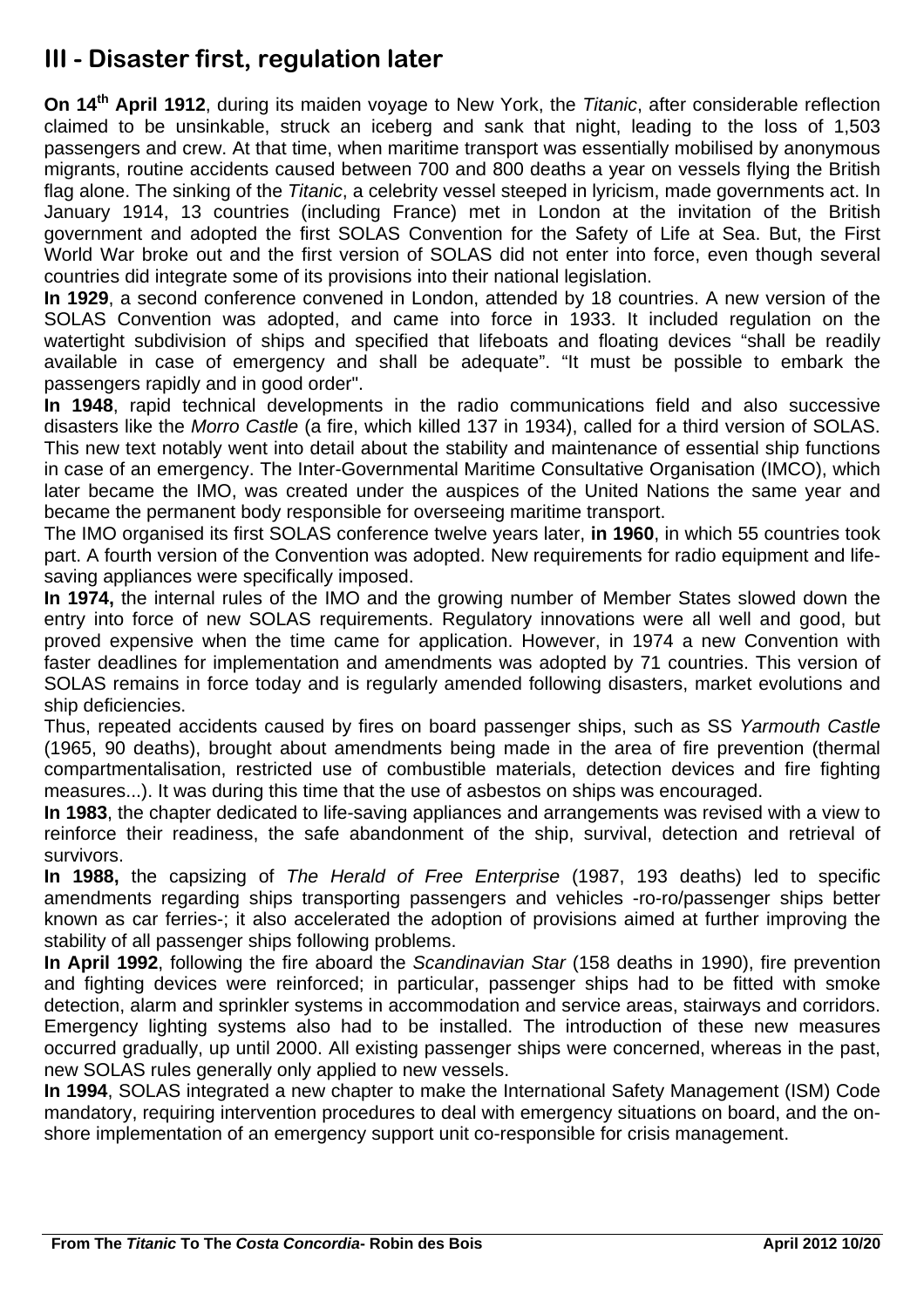**In 1996,** provisions relative to fire safety measures for passenger ships were once more modified. Since their revision in 1992, the fires on board the *Achille Lauro* (1994, 2 killed and 8 wounded) and the *Regent Star* (1995, 2 injured) served as wake-up calls.

The International Life-Saving Appliances Code (LSA) was created. The technical characteristics for life-saving devices, buoys, life jackets, immersion suits, distress flares and smoke signals were combined. For example, all life rafts must be constructed to withstand exposure for 30 days afloat whatever the sea conditions, its interior must be a colour that does not disturb the occupants and it must be equipped with a set of fishing gear. All lifeboats must be strong enough to be launched when the ship in distress is making headway at a speed of 5 knots in calm waters. This provision was introduced to take into account the inability of larger and larger ships to stop quickly. The LSA limited lifeboat capacity to 150 people.

**In 1997,** after the *Estonia* ferry disaster (1994, 852 dead), passenger ships carrying 400 persons or more had to comply with the requirements initially only imposed on ferries to avoid capsizes even in the event of flooding of the main compartments.

**In 2000,** the International Code for Fire Safety Systems (FSS Code) was adopted. Concern was expressed towards the IMO about the gigantism and the excessiveness of cruise ships, and about the increasing frequency of damage, incidents, fire outbreaks and other anomalies discovered. The IMO launched a review of safety measures applying to this type of ship.

**In 2004,** emergency training and exercises, maintenance and the inspection of lifesaving equipment were reviewed.

**In 2005,** measures to ensure the stability of passenger vessels were changed once again.

**In 2006**, work started in 2000 on passenger ship safety resulted in a new series of amendments devoted to the "safe return to port" of vessels. The cruise ship was itself considered the best lifeboat and even if there is a fire or flooding onboard, the ship must remain operational for a safe return to port. The myth of the unsinkable ship resurfaced. As with the *Titanic*, the myth once again went down with the *Costa Concordia*.

In a case of a fire, if the ship cannot reach land, the essential systems for fire fighting and evacuation must remain available for 3 hours,the time to allow for an orderly evacuation. These provisions apply to passenger ships built since 1<sup>st</sup> July 2010 and which are over 120m long.

Seafarers' unions believe the ship's captain does not have enough freedom and information on the technical situation so that he can make a conscientious decision on whether to evacuate or remain on board despite the problem. This is an enormous responsibility. Other experts also point out that the strategy of returning to port has diverted attention away from the main issue, namely, the difficulty of evacuating thousands of passengers and crew members.

The 2006 amendments clarify, yet further, the number of lifejackets for toddlers and the obligation to provide devices for attaching jackets on people weighing up to 140kg. The evacuation of panicking, overweight people along corridors is a concern, as is the evacuation of elderly, disabled persons or children.

Following the *Star Princess* accident (see chapter on fires), fire prevention provisions were once more amended to make the installation of fire detection and alarm systems on cabin balconies a requirement.

**In 2007,** the *Sea Diamond* hit a rock near the island of Santorini in Greece; two people disappeared.

**In 2010,** the International Life-Saving Appliance Code (LSA) was adapted; fixed and inflatable rafts must be designed for passengers with an average weight of 82.5kg instead of 75kg.

**In 2012,** *the Costa Concordia* also struck a rock, this time near the island of Giglio (32 dead). The Secretary General of IMO stated: " We should seriously consider the lessons to be learnt and, if necessary, re-examine the regulations on the safety of large passenger ships in the light of the findings of the casualty investigation … In the centenary year of the *Titanic*, we have once again been reminded of the risks involved in maritime activities.." A point on the safety of passenger ships was added to the agenda of the next IMO Maritime Safety Committee to be held next May. Away from the media, in the corridors of the IMO, the cruise industry, represented by the Cruise Lines International Association (CLIA) and the International Chamber of Shipping (ICS), has always wanted to avoid introducing new, expensive safety measures. In this area, insurers are better allies for future cruisers.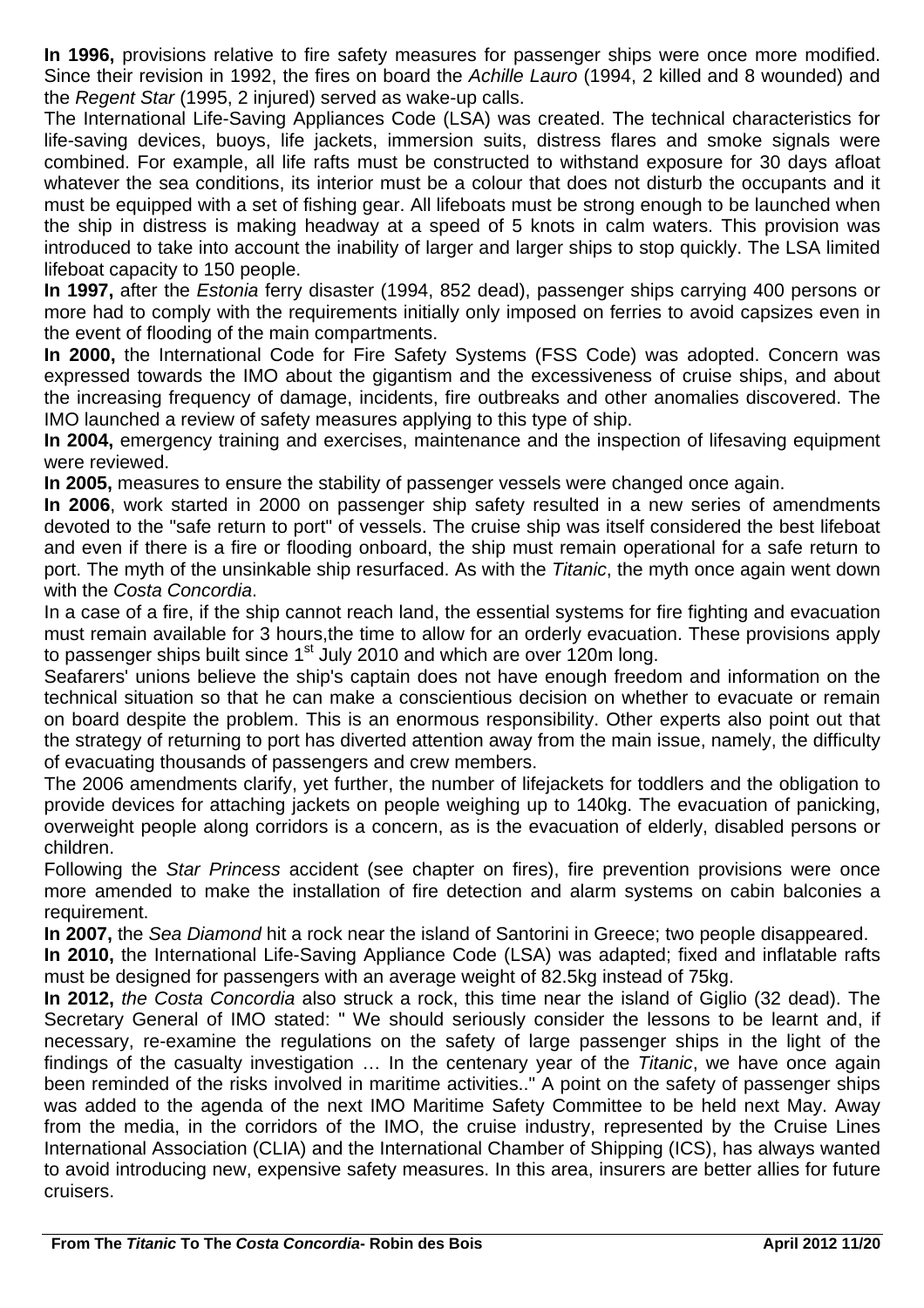In anticipation of the sinking of *Costa Fascinosa* or another Gigantic, insurance companies will reassess the risks and their premiums, which, much more so than the procrastination of the IMO, will have a limiting effect on the size and population of cruise ships. The sinking of the *Costa Concordia* could cost its 28 insurers \$1 billion. Adjusted to inflation, the sinking of the *Titanic* cost insurers €120 million.

#### **Rules and exceptions**

The general provisions of SOLAS do not apply to the transport of troops and lay down exemptions for vessels chartered to transport pilgrims. Passenger ships are generally subject to SOLAS and their associated rules according to their year of construction. The oldest are the most vulnerable. Luckily these are not the largest vessels. Realistically, the IMO has planned for the conversion of old cargo ships into a passenger ships, and in this case the date of conversion must be taken into account to determine the applicable regulations. By abuse of language and interpretation, Costa tells their customers that the *Costa Allegra*, a container ship dating from 1969 that recently suffered an engine fire in the Indian Ocean, was built in 1992: its conversion date. Moreover, exemptions to the SOLAS are granted on a case-by-case basis, for example regarding the maximum number of persons permitted in the lifeboats.

#### **Muster points**

In the 24 hours following the boarding of passengers, SOLAS imposes muster drills and broadcasts instructions on the use of life jackets and the procedure to be followed in an emergency. In the United States this procedure is mainly applied prior to the departure of the ship, and the experience of the *Concordia* shows that this precaution is not superfluous.

Crews must be trained and prepared for crisis situations (the International Convention on Standards of Training, Certification and Watchkeeping for Seafarers - STCW). The level of training for the captain, officers and seamen differs considerably from that of the majority of the remaining crew comprised of hotel staff, housekeeping, hairdressers, waiters, instructors, coordinators, dancers, knick-knack sellers and croupiers, not forgetting the Special Anti-Vomit Forces, often called upon during the first two days of seasickness.<sup>1</sup> Everyone recognises that this training is inadequate, and that the peaceful mastery of crowd movements or individual erratic behaviour, in exceptional circumstances, where everyone wants to save themselves or their family, ultimately requires years of study and practice. The growth of the sector has also had social consequences and turnover of seamen in the cruise industry is very high, between 25 and 35% per year. Under these conditions it is difficult for the entire international crew to be familiar with the fire-fighting and evacuation procedures, and therefore impossible for them to understand their role and to work as a team to react effectively in a crisis situation. Fatigue and inability to communicate properly in a common language are two human factors that negatively influence reaction during crisis management. People greet each other in English and panic in their own language.

#### **The evacuation**

In 2001, the UK Marine Accident Investigation Board published a study identifying more than 100 deaths or accidents during lifeboat evacuations. In response to frequently raised concerns, SOLAS was amended in 2006 so that the presence of sailors on board some boats is no longer required during exercises. Seafarers reiterate, however, that only training in real conditions allows for proper preparation. New provisions taking effect in 2014 will address problems regarding the design and maintenance of lifeboat launch devices of ships launched after May 2011.

The maximum capacity of lifeboats, fixed at 150 people, is not always respected. This is true of Royal Caribbean Cruises, owner of the two largest cruise ships in the world: *Oasis of the Seas* and *Allure of the Seas*. Their lifeboats are sized to each accommodate 370 people. Classification firms and the flag States approve concessions on the basis of simulations which do not take into account the full evacuation process in every circumstance. The first of these super-lifeboats to fall victim to shipwreck

 1 Quoted in the excellent article by David Foster Wallace, "Shipping Out. On the (nearly lethal) comforts of a luxury cruise", published in Harper's Magazine, 2006.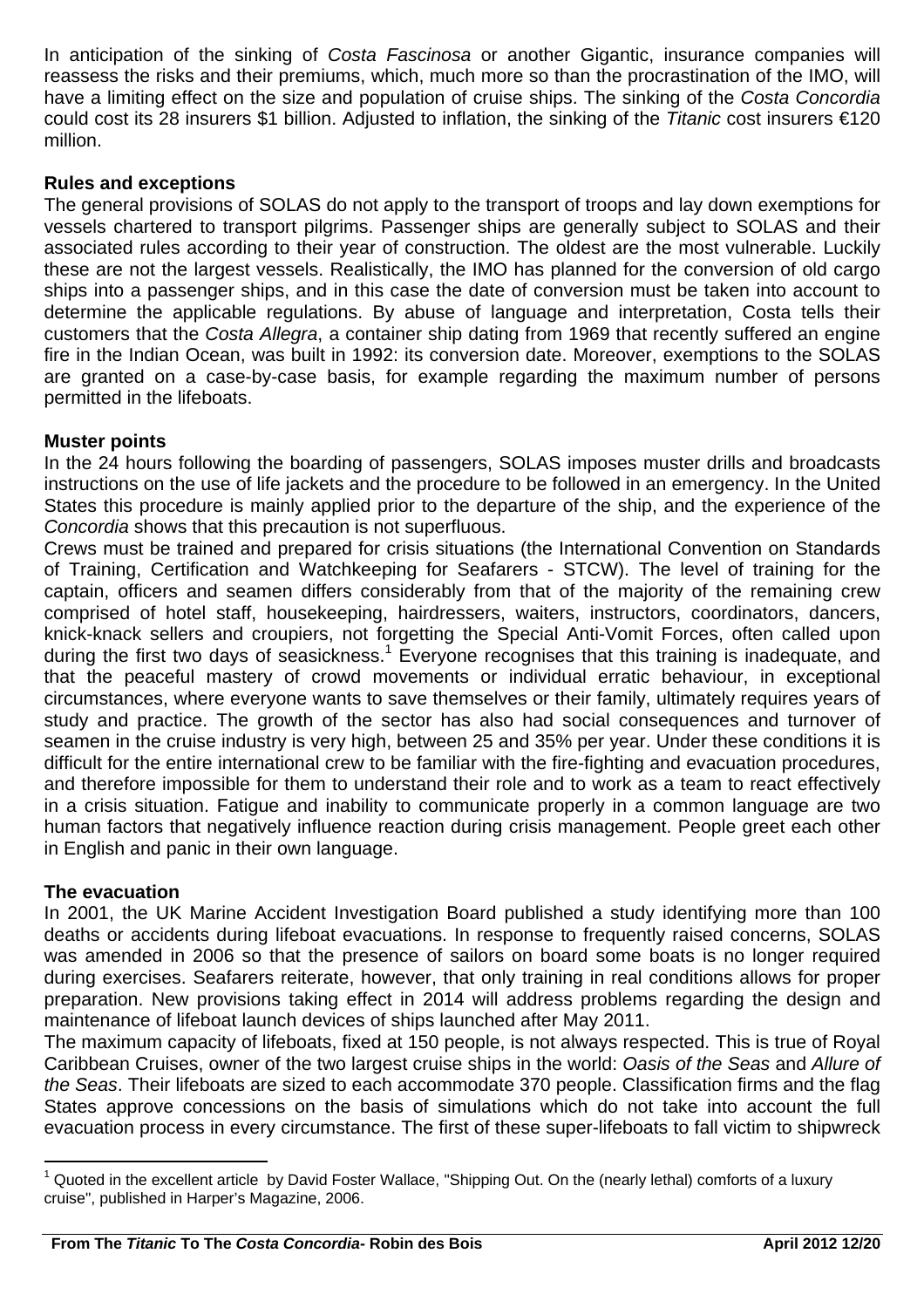will undertake the major test. However, they are also equipped with toilets; a major breakthrough in the history of sea rescue. Questioned by potential customers on the feasibility of evacuating 8,500 or 4,500 people from a ship in distress, on the risks of crowd movements or the number of people stranded from lifeboats, Royal Caribbean Cruises and Mediterranean Shipping Company did not respond and sent the literature available on board or video links where simulated evacuations always happen in broad daylight, in calm seas and amid a Zen-like atmosphere. SOLAS requires that lifeboats can be launched within 30 minutes of the signal to abandon ship, after the passengers have assembled in their lifejackets at the muster point. The study, by a classification society, shows that following severe collision or grounding, evacuation must be completed within 10 to 15 minutes to achieve a maximum level of efficiency. In case of fire, 60 minutes are available according to the same study. In practice this is difficult, if not impossible in some cases: for instance, the ship may be listing, the incident may occur at night, and often, a quarter of the passengers are over 75 and there are a lot of children. Some officers and experts believe that evacuation of Gigantic in rough seas is simply not feasible, and that the cruise industry wallows in its excesses, to the detriment of the safety of passengers and crew.

Finally, if in their misfortune the shipwrecked passengers have the chance to take their place in lifeboats or survival craft, someone still needs to pick them up. Companies that offer cruises in remote areas, right up to the Arctic, are rarely concerned with external rescue scenarios.

## **IV - What to expect**

#### **Fire, fire, fire.**

Fire is the major risk on board cruise ships. Between 1998 and 2011, at least six fire outbreaks were declared on board cruise ships carrying more than 3,000 "guests" and crew. The reasons for these were numerous and were, potentially, the fault of the passengers and crew. Fires often start in the engine room, more specifically in the crucial electricity generator area.

For example, the fire on board the *Carnival Ecstasy* ravaged the stern of the ship. The company said the source of the fire outbreak was the crew's laundry room. Welding operations were underway. Smoke and flames spread to decks 1, 2, 3 and 4, the mooring deck. Pallets of polypropylene ropes then caught ablaze, massively accentuating the severity of the accident. The fire took place in sight of Miami. The vessel's engine stopped. Simultaneously, the captain stated he did not need outside assistance. The Port of Miami, however, sent tugs and fire fighting ships. It took over nine hours to fully extinguish the fire and tow the vessel back to port. Sixty passengers and crew were poisoned and hospitalised. The official version of events, that negligence in the crew dry-cleaning section was the cause of the fire, was contradicted by the testimony of a mechanic. He said the fire started in the engine room.

Unlike public areas such as shopping centres and in airplanes, smoking in all areas on board of cruise ships, which may accommodate thousands of people, is not prohibited. A cigarette butt, instead of being put out, was thrown from an upper deck and instead of falling into the coastal waters of Jamaica, landed on a cabin balcony below. The fire smouldered in a deck chair and other combustible materials ignited one of the polycarbonate partitions separating the "guests'" terraces. The fire spread over three decks and ravaged one hundred cabins. Passengers tried to escape through the corridors. One survivor later said: "Everything was dark and suffocating, it was like an oven, not knowing where to go". Her husband was incredibly unlucky. He died of asphyxiation. Princess Cruises found it judicious in its press release to cite a cardiac arrest.

In 2010, the *Carnival Splendor*, following an engine room fire, drifted in the Pacific Ocean off the coast of Mexico for 24 hours before being towed back to San Diego. The adventure lasted five days for the 4,500 passengers and crew members, who were denied basic comfort and communications.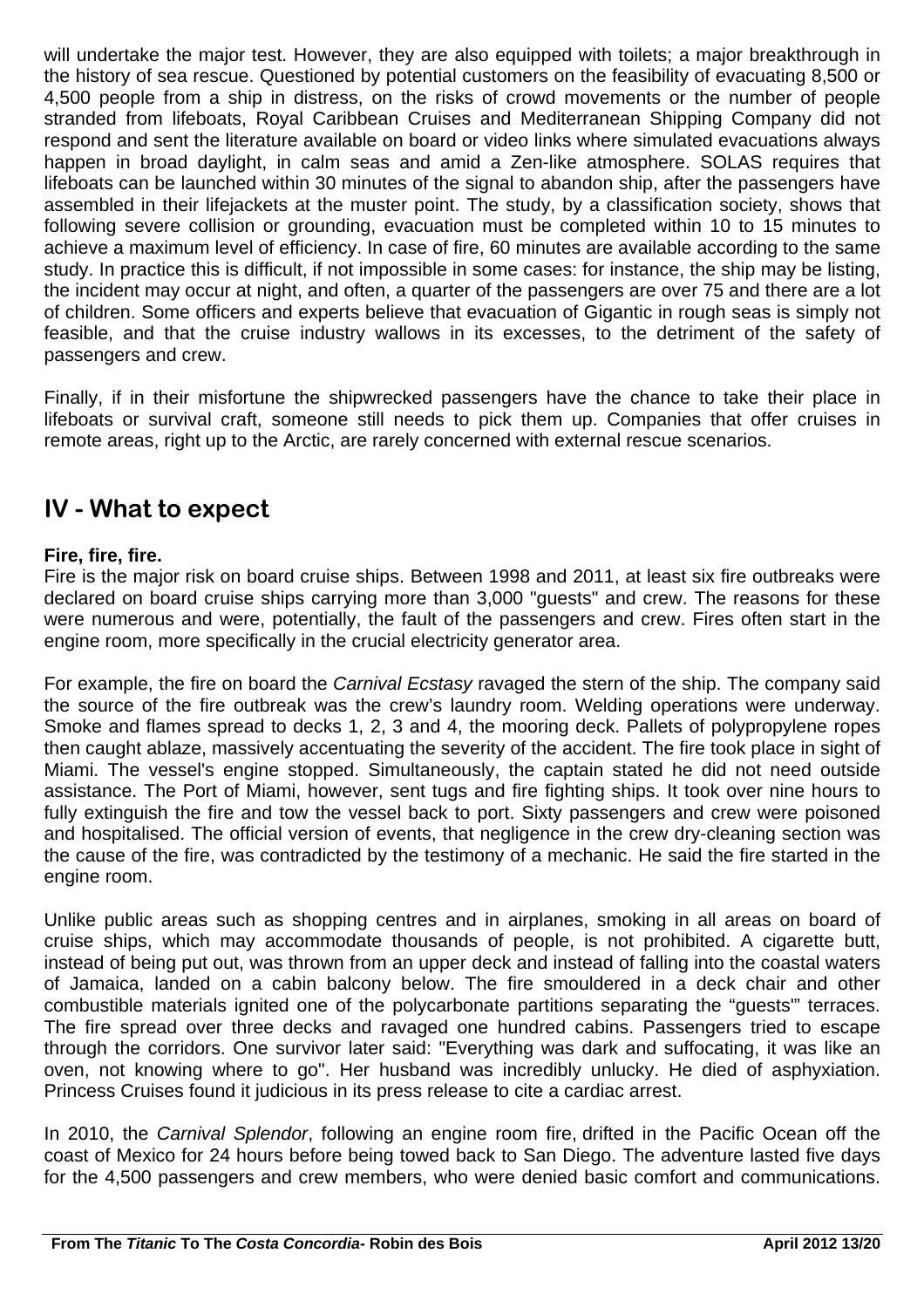Sandwiches were supplied by helicopter. A month later, the U.S. Coast Guard issued to all professionals - shipyards, classification companies, insurers, owners, crew representatives, travel agencies - a warning notice indicating that the automatic carbon dioxide system had not worked through the fault of defects, corrosion, misleading operating procedures and deficient training of firefighting crew. This failure, which was a bar to total and unequivocal safety in the machine room, raised concerns from experts and Seafarer's Unions alike. On this occasion, the principle according to which "the giant cruise ship is, in itself, the ideal rescue boat" was demolished.

Another fire, to which a Gigantic belonging to major player Royal Caribbean Cruises indirectly fell victim, demonstrated the lack of coordination between the ship and the host port and the unanimous lack of consideration for passengers and crew members. In Gibraltar, cruise ships stop only a few metres from depots for hydrocarbon waste, pumped into the holds of ships and cargo containers. No architect would have had the cruelty or authority to build even the smallest structure in such dangerous conditions, under the European Sevesco Directive. By contrast, the cruise industry, in cooperation with the local Chamber of Commerce, had the great idea, failing anything else, to introduce industrial floating cities - 300 metres long, 60 metres high and housing more than 6,000 residents - with more than 150 stops a year. At the end of May 2011, while welding work was underway on the roof of an oil tank, an explosion and a fireball interrupted the serenity of the stopover. The ship was blown up by the blast wave. Twelve passengers were injured. There was panic on board. At first, people thought they were under attack. The accident happened at around 3:30pm. The ship's departure was scheduled for 4:00pm. It was only the fortuitous circumstance of its imminent departure that allowed the *Independence of the Seas* to escape unscathed.

On-board fires are therefore anticipated and feared. Some causes are unlikely, however; the flashing lights of life jackets have caused two outbreaks of fire in a passenger cabin and in a lifeboat. Stranger still, a lifeboat caught fire due to a short circuit in its lighting device. In all three cases, the Chinese manufacturer was suspected to be responsible.

#### **Crash, crash, crash**

Collision is also a major risk for all commercial vessels. But, for cruise ships, it exposes 2,000, 3,000, 6,000, or even 8,000 potential victims to mandatory evacuation, fractures and other trauma injuries, and potentially death.

Ship-ship collisions may occur. The premonition of a large-scale disaster happened at about 2:00am in August 1999 in the English Channel. The event is etched into the minds of experts as the accident that was nearly the Big One. Following an error of attention and navigation, the *Norwegian Dream* collided with another giant, another champion of globalisation: the *Ever Decent*, a container ship in rotation between Asia and Europe, and which that night cut through the Channel to get to Zeebrugge. The vessels collided at full force. The cruise ship hit the container ship's dangerous cargo section. It took emergency services five days to extinguish the fire. The bulbous bow of the *Norwegian Dream* tore the *Ever Decent* in the middle of block No. 3, under the waterline.

Twenty-four people, passengers and crew members were injured on the *Norwegian Dream*. "When I heard the bang, I immediately thought of the *Titanic*. Everything waltzed around us." said Arielle, 16, from New York. Another passenger from Los Angeles, a previous earthquake victim confirms: "It just made us think about a 7.5 on the Richter scale." In the necessary game of "what if" played by experts over ten years later, three major issues were brought to the fore:

- What would have happened if the collision had been reversed, and if the reinforced bow of the container ship had rammed the *Norwegian Dream* at cabin level?

- What would have happened if the two vessels, after the collision, had not separated from each other and if the fire on the container ship had spread on to the cruise ship?

- How, in emergency conditions, would the 3,000 people aboard the *Norwegian Dream* have been evacuated?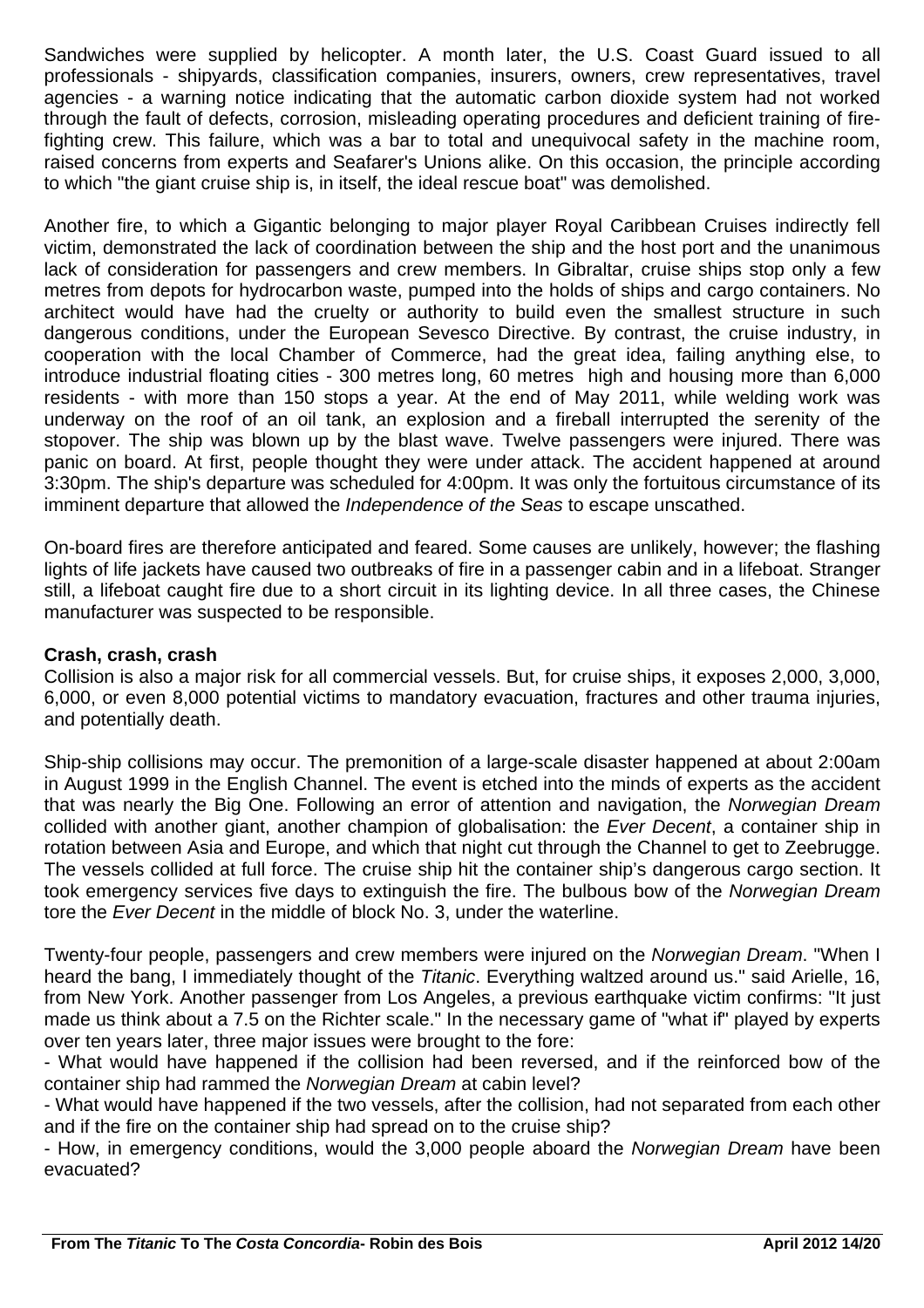For St. Valentine's Day, 2007, "guests" were enjoying a short cruise. Just before boarding, the ship was hit by a convoy of barges on the Mississippi. It listed. The company still proceeded to board. Bars and buffets were open. Access to cabins was put back. Some of the 2,000 passengers became worried. After that the crew noticed a 10 metre crack in the hull, and since repairs would take several weeks, all the passengers had to disembark. A further illustration of the century-old motto of the cruise lines summarised by the American press: "The show must go on, even if the boat cannot."

Collisions also hit the ports. Following the docking of the *Costa Europa* disrupted by high winds in the port of Sharm el-Sheik in Egypt, three sailors from India, Honduras and Brazil were killed in their cabins in the lower decks, on a break in a windowless inner cabin where a normal bureaucrat would be reluctant to install a photocopier. Italian authorities have refused to submit the enquiry report to the IMO, resulting in three confidential deaths.

#### **The see-saw effect**

3,500 passengers and 1,200 crew members were aboard the *Crown Princess*, a brand new ship built in Italy. There was calm weather on leaving Florida. Destination: New York. Twice the ship suddenly and violently listed starboard. The pools drained. Waves of passengers, tables, chairs, bottles, bags and personal and decorative items all surged to the right wall. Nearly 300 passengers were more or less seriously injured - broken bones, cuts, open wounds. The departure port authorities were notified... by a passenger at 3:50 p.m., 25 minutes after the panic. Coast Guard made contact with the ship around 4:00 p.m. The company instructed the Coast Guard that the vessel should return under its own power to Port Canaveral from where it left two hours before. The Coast Guard verbally prohibited the ship from entering the harbour without verifying the vessel's manageability with their own eyes. At 6:36 p.m., the *Crown Princess* docked. The accident, according to the investigation report, was due to incorrect operation by the captain and his crew of the autopilot system produced by a German company. Rather than insisting on a lack of training and collective learning, the company chose to highlight the sole responsibility and human error of a second officer who was "immediately relieved of his duties".

In 2010, another Gigantic navigating the middle of the Gulf of Mexico had to make an emergency manoeuvre to avoid an "obstacle" that had not been identified by radar and had not been visually detected from the bridge. On the contrary, some passengers claimed to have spotted it and found that the ship was heading straight for it. The Gulf of Mexico is littered with floating buoys and various markers indicating shipwrecks, explosives or industrial waste disposal sites or locations to be used in the future for anchoring platforms for gas or oil exploration. All these obstacles are mapped. At the last moment, the *Carnival Ecstasy* tacked, causing the ship to list violently to portside. Sixty passengers were injured.

#### **Running aground**

Gigantics are venturing where they should not go. The *Costa Concordia* ripped its hull on a rock on the island of Giglio on January 13th,2012. Three days earlier, the *MSC Poesia* ran aground on a reef approaching Port Lucaya in the Bahamas. It was a trial visit, a sort of preview for validating scheduled landings on the island of Grand Bahama. A total of 2,500 passengers gathering for a musical cruise hosted by 20 DJs were used as guinea pigs. At 7:00 a.m., a big boom woke everyone up, causing glasses, dishes and television sets to be thrown around and passengers to panic. Refloating attempts by four big tugs were eventually successful after 15 hours of effort, jolts and tremors.

"The arrival of large cruise ships is a flagship project to develop tourism. It was a test, we hope to still be able to put it into action" said the president of the Port of Grand Bahama soberly after the accident.

There was no local pilot on board and Mediterranean Shipping Company has not explained the causes of the incident and consequences for the ship and the environment.

#### **Cruise ship or floating hospital**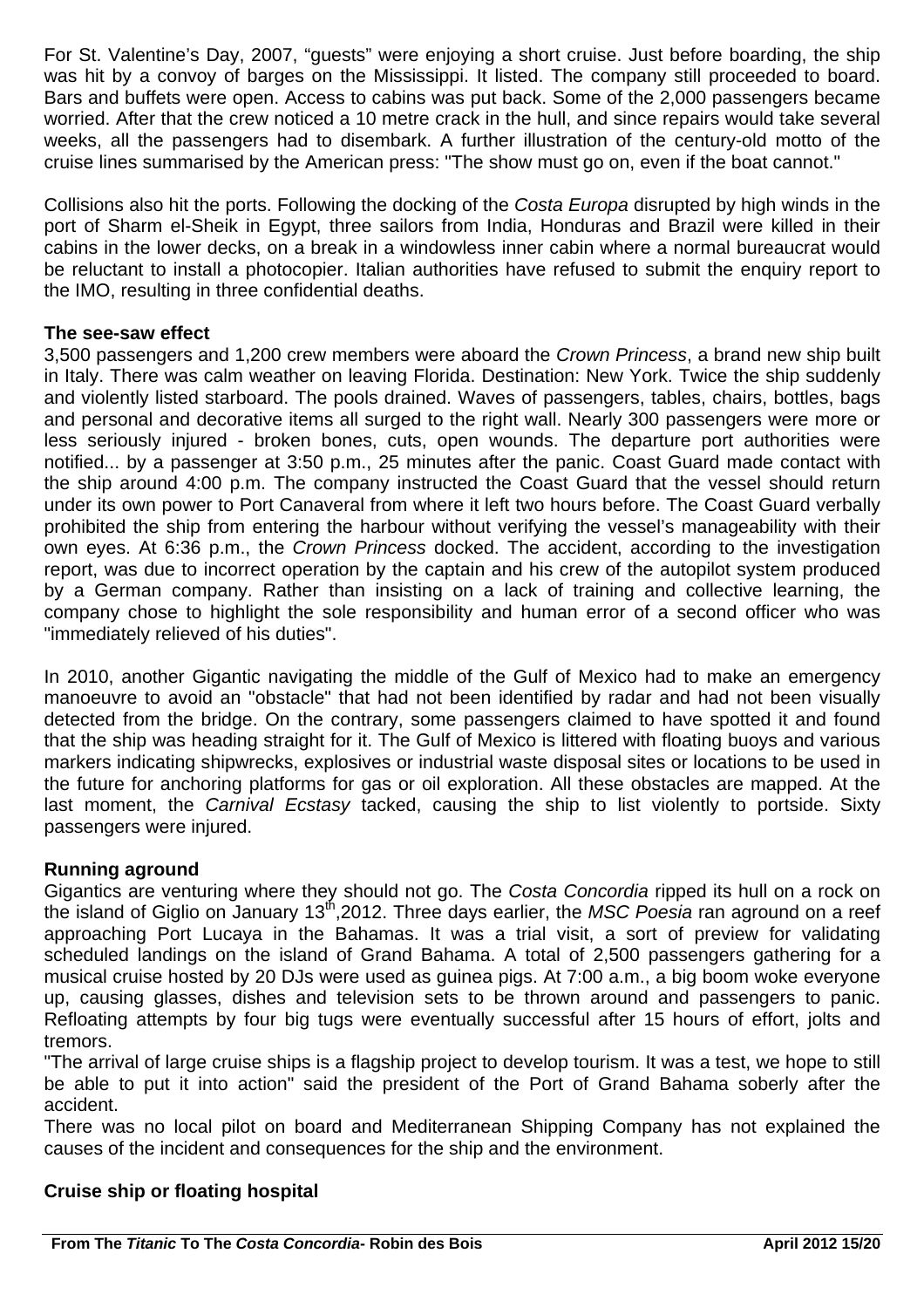Gastroenteritis epidemics and the transmission of other infectious diseases are relatively common on board the Gigantics. They are resistant and recurring. They spread to hundreds of people including crew members, which inevitably reduces the ability to organise and react if another event occurs which compromises safety and imposes evacuation. Gastroenteritis is distinguished by the sudden onset of vomiting and/or diarrhoea. Worst case scenario: 80% of passengers may be affected. Food, water and physical contact contribute to the transmission of the disease. Episodes persist despite the provision of liquid and gel dispensers in strategic locations and the repeated use of surface disinfectants. The ship's medical team may decide to quarantine sick passengers until 24 hours after the last symptoms have disappeared. According to independent experts in the cruise industry, a ship carrying thousands of people is an ideal incubator and there is no fully effective protocol that can prevent the spread of infectious diseases in such overcrowded and confined environments. The same problem is found in refugee camps. The main conditions observed and reported are Legionnaires' disease, gastroenteritis transmitted by noroviruses, e.coli and shigella flexneri 2a, meningitis, swine flu, SARS (Severe Acute Respiratory Syndrome) and salmonellosis. Disinfection of the vessel when at sea is not possible. The process is carried out in port: cushions and blankets are incinerated; anything that passengers and crew could touch, dishes to casino chips, is disinfected, and chlorine is sprayed over all levels of the ship. The thorough cleaning takes a week. It includes the full decontamination of the air conditioning system.

The medical services of shipping companies say that outbreaks on board occur because of passengers who are contaminated before they board. Companies do not systematically report these events to the health authorities of destination ports. They want to avoid cancellations and heavy financial burdens caused by immobilisation of the vessel, quarantine of passengers, their transfer, their repatriation and their refund. Spain, Australia, Antigua, St. Lucia and New Caledonia have banned stopovers and passengers disembarking who were susceptible to facilitate, both on board and in the host country, the transmission of H1N1.

Despite successive fatal incidents or episodes requiring emergency hospitalisation, the elderly, who are particularly vulnerable, are not informed in advance and are welcomed aboard with a warning in the cabin summarising precautions to be taken to prevent as much as possible contraction of the virus; the same goes for children. The fine that may be imposed on the cruise organiser by the authorities of the port of call after failure to declare an epidemic is not especially dissuasive. The figure of \$30,000 was set by health authorities in London, UK. Gastroenteritis is also very active on cruise ships in the United States. During the first quarter of 2012, according to the Centers for Disease Control and Prevention, 7 gastroenteritis epidemics on cruise ships calling at U.S. ports were recorded.

Sources of infectious -and to some extent devastating- diseases are numerous: water supplied to ships in some ports may be contaminated, and inadequate disinfection protocols for sanitary drinking water in long and complex circuits contaminated by wastewater may also be the cause.

For Legionnaires' disease in particular, the spread of the virus is facilitated by the stagnation of water, changes in ambient temperature, water storage conditions and level fluctuations caused by the rolling and pitching of ships. Legionella bacteria also thrive in swimming pools and spas, if the water is poorly filtered and the pipes are inadequately cleaned and disinfected.

Two months ago, a 30 year old waitress disembarked from the *MSC Armonia* in Santos along with ten other passengers and crew. For a few days she had had breathing problems and, according to colleagues, had not received appropriate care from the ship's doctor. This Brazilian beauty died two days after being admitted to hospital.

#### **The target**

On board these floating cities, in a closed gathering, thousands of people are there for the occasion. Thefts, verbal and sexual abuse, alcoholism and swindling do not miraculously disappear the moment you walk across the gangplank to a cruise liner. There is no truce on board, or in the ports of call. Furthermore, large cruise liners are ideal targets as part of sociological, symbolic, moral and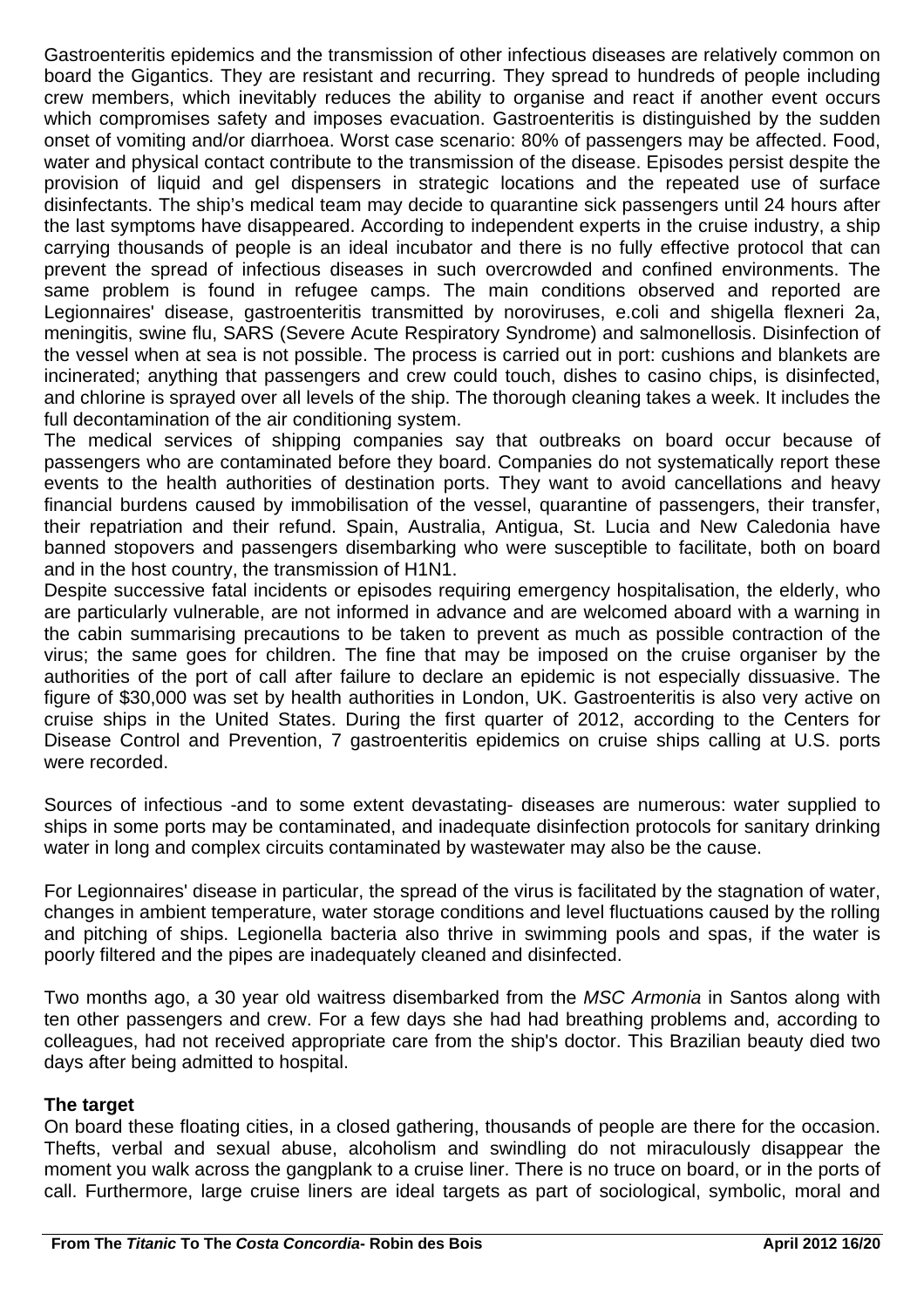statistical terrorist projects. In 2010, in the United States, one Government agency (Government Accountability Office, GAO) called for the strengthening of general security measures on cruise ships and a prior transmission of the details of all passengers to Customs. According to the report, "a successful attack on a large cruise ship in U.S. waters, or adjacent to them, would result in the closure of a U.S. port, would deter potential passengers and seriously damage the U.S. economy". The GAO found that even if the intelligence services have no recent evidence on the implementation of such projects, the fact remains that these services have identified groups capable of engaging in such initiatives. The case of the *Scandinavian Star* will go down in history. It was caused by a Danish pyromaniac, who died because of the fire, as noted in the official report. Without the scale of terrorist scenarios, individual or concerted actions of malice can take place in any apartment building and especially in an isolated and confined area such as a cruise ship, with tragic consequences.

## **V – How will you pollute?**

A cruise ship with 3,000 passengers and crew on board produces in a week around 800,000 liters of sewage originating from toilets, 4 million liters of greywater originating from showers, sinks and laundry, 90,000 liters of bilge water containing hydrocarbons, more than 800 liters of hazardous liquid waste, 40 tons of non-hazardous solid waste and one or two tons of hazardous solid waste.

In September 2005, three crew members from the *Monarch of the Seas* died, and 19 others were poisoned after inhaling methane gas. They worked on a section of piping connected to the wastewater system. Unperturbed, the spokesperson for Royal Caribbean declared the same day that he believed the Mexico-bound cruise would continue as planned. After this accident, the *Monarch of the Seas* may have dumped into the seas tons of contaminated waste before proceeding to the drydock for new maintenance operations.

**Wastewater**, or sewage, also known as "black water" is full of excrement, urine, and a cortege of bacteria, including fecal coliform, pathogens, and viral germs and pharmaceutical residues especially when there is are gastroenteritis outbreak aboard. Toilets are generally connected to treatment equipment. Water, more or less purified, is then dumped into the sea. Nitrogen and phosphorous facilitates the proliferation of toxic plankton and algae. Inspections are rare, except in Alaska (USA), where in 2009, 72% of inspected ships dumped water in excess of regulated limits, the Gigantic from Princess Cruises being the leaders. Since then, the tendency is to dump polluted water off the coast of British Columbia (Canada), but in 2010, under pressure from the cruise industry which threatened to reduce the number of stopovers, the rules on the dumping of wastewater into Alaskan seas were relaxed. Business makes the law in Alaska, just like in the Mediterranean.

The majority of **greywater** comes from sinks, baths, showers, laundries, and kitchens. They are generally dumped directly into the sea and are rarely sent through the treatment network for wastewater. They are full of residue from personal hygiene products (soap, suntan oil, etc.) and detergents, but also bacteria, heavy metals, phtalates, and chlorinated products. These chemical and bacterial micropollutants degrade the sanitary state of marine organisms.

**Bilge water** is a mixture of water, hydrocarbons, lubricants, degreasers, detergents, and other fluids leaking from, for example, engines and motors. They must be stockpiled before unloading to a landbased facility or being treated on the ship before being dumped into the sea. The absence or deficiency of the treatment of this complex mixture is the most common source of marine pollution by the cruise industry. The habitual violation of environmental regulations consists of making false declarations ship's Oil Record Book in order to dissimulate intentional discharges into the sea. Journeys made by Gigantic are repetitive, and the waste they generate accumulates around their habitual courses.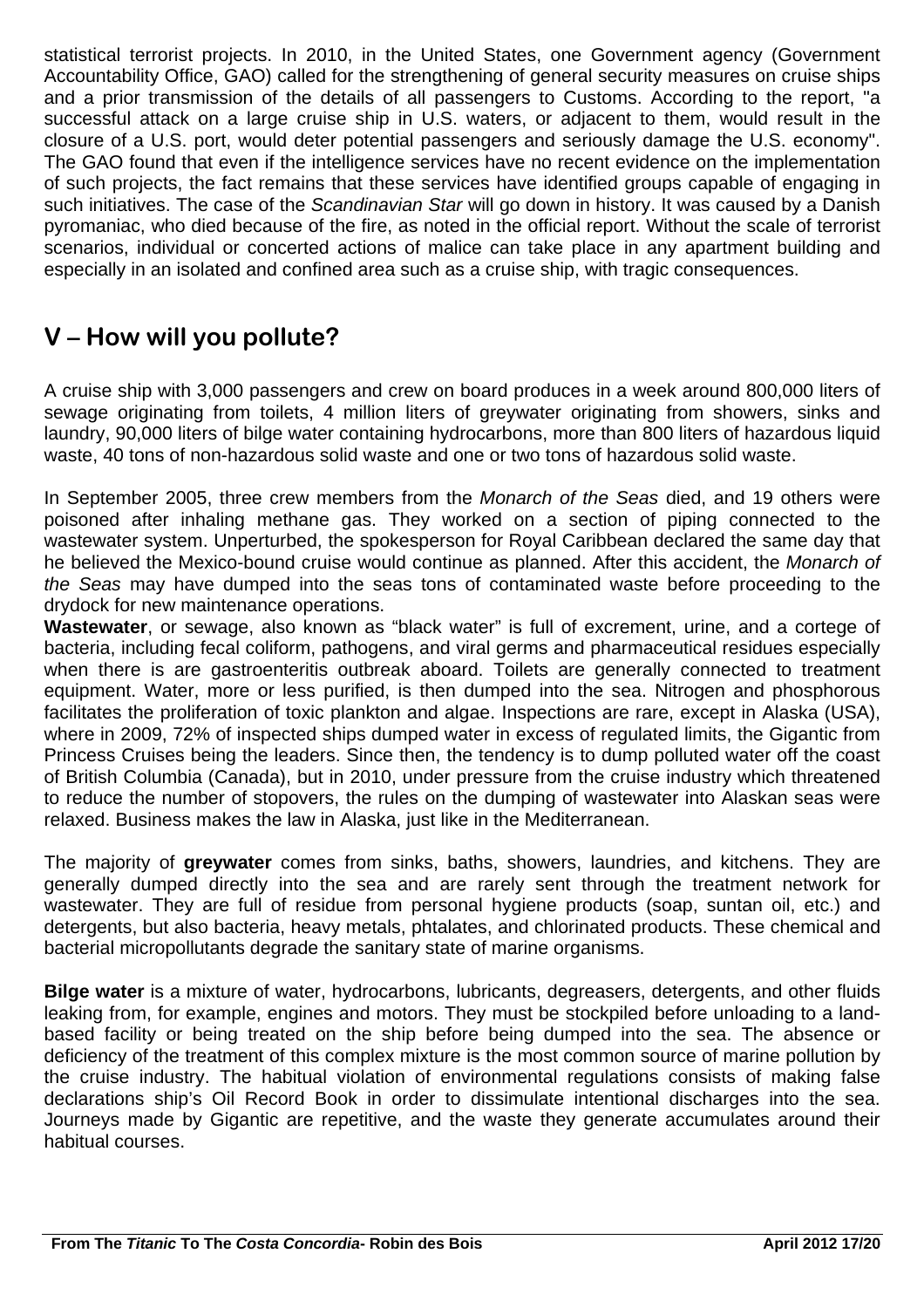Perchlorethylene from drycleaning, pharmaceutical waste, used batteries, paint and aerosol forms the principal flux of **hazardous waste** on board. In 1999, while ships were less Gigantic than today, Royal Caribbean Cruises estimated that in one week, each one of its ships was producing 850 liters of paint waste, 930 kilograms of chemical products, 36kg of medical waste, 263kg of used batteries and 120kg of fluorescent tubes. The stockpiling of this dangerous waste could constitute a deadly source of toxic fumes in case of a fire or if they are incinerated on board.

**Waste** from plastic packaging, bottles, paper, glass, cardboard, food waste, and non-submersible waste are stockpiled on board or incinerated. In June 2011, a dumping ground was discovered in Hawaii. It contained waste from cleaners on board the *Pride of America.* Cruise ships produce 25% of the waste generated by commercial vessels, although only representing a tiny percentage of the worldwide fleet.

#### **Atmospheric Pollution**

On board incinerators treat hydrocarbonated mud, sludge issuing from sewage treatment, expired medicine, plastic or cardboard packaging, and food waste. A Gigantic burns up to 2.5 tons of hydrocarbonated waste a day. The difference between these and incinerators on land is that there are no norms for the emissions from on board incinerators. The incinerated ashes are generally scattered into the sea.

A Gigantic of 2,500 passengers emits each day as much atmospheric pollution as 12,000 cars. Cruise ships are then racetracks at the same time that they are thermal plants. They burn diesel oil (12t/h for the largest), gasoline, and heavy fuel oil containing a high level of sulfur. American companies have contested for a long time, before the Courts and to Congress, the decision of the State of California to ban the use of high sulfur fuel less than 24 miles from the coastline. Despite its lobbying efforts, CLIA (Cruise Line International Association) must bend to new regulations from the International Maritime Organization, which take effect August 1, 2012 in the frame of ECA (Emission Control Area). In effect, in the 200 nautical mile limit off the coasts of Canada and the United States, it will be banned to use fuel containing more than 1% sulfur. It is notable that such constraints aiming to ameliorate air quality and the marine environment as well as to protect riversides will not be put into effect for several years in the Mediterranean, in the gulf of Gascony, in Asia, or even in the Southern Atlantic Ocean.

#### **Dredging**

So that the Gigantics may access the heart of picturesque ports and historic cities without running aground, local authorities, in cooperation with maritime companies, must enlarge and deepen the surrounding marine areas and access channels. Dredging is done to the detriment of a fertile marine environment for fishers and propitious to the maintaining of marine biodiversity. The protectors of the environment and heritage of Key West in South Carolina, and those who are promoters of local business, are in conflict over this subject – Key West receives each year 800,000 passengers, an invasion in regards to the 25,000 permanent residents.

#### **Affecting the Landscape**

'See Venice and die' or 'Die rather than see an skyscraper in Venice'? Classified as the worldwide heritage of humanity, Venice sees Gigantic disembark in its lagoon, which cast a shadow over its palaces. The European Landscape Convention notes in its preamble that 'Noting that the landscape has an important public interest role in the cultural, ecological, environmental and social fields, and constitutes a resource favourable to economic activity and whose protection, management and planning can contribute to job creation.' So what are they doing there?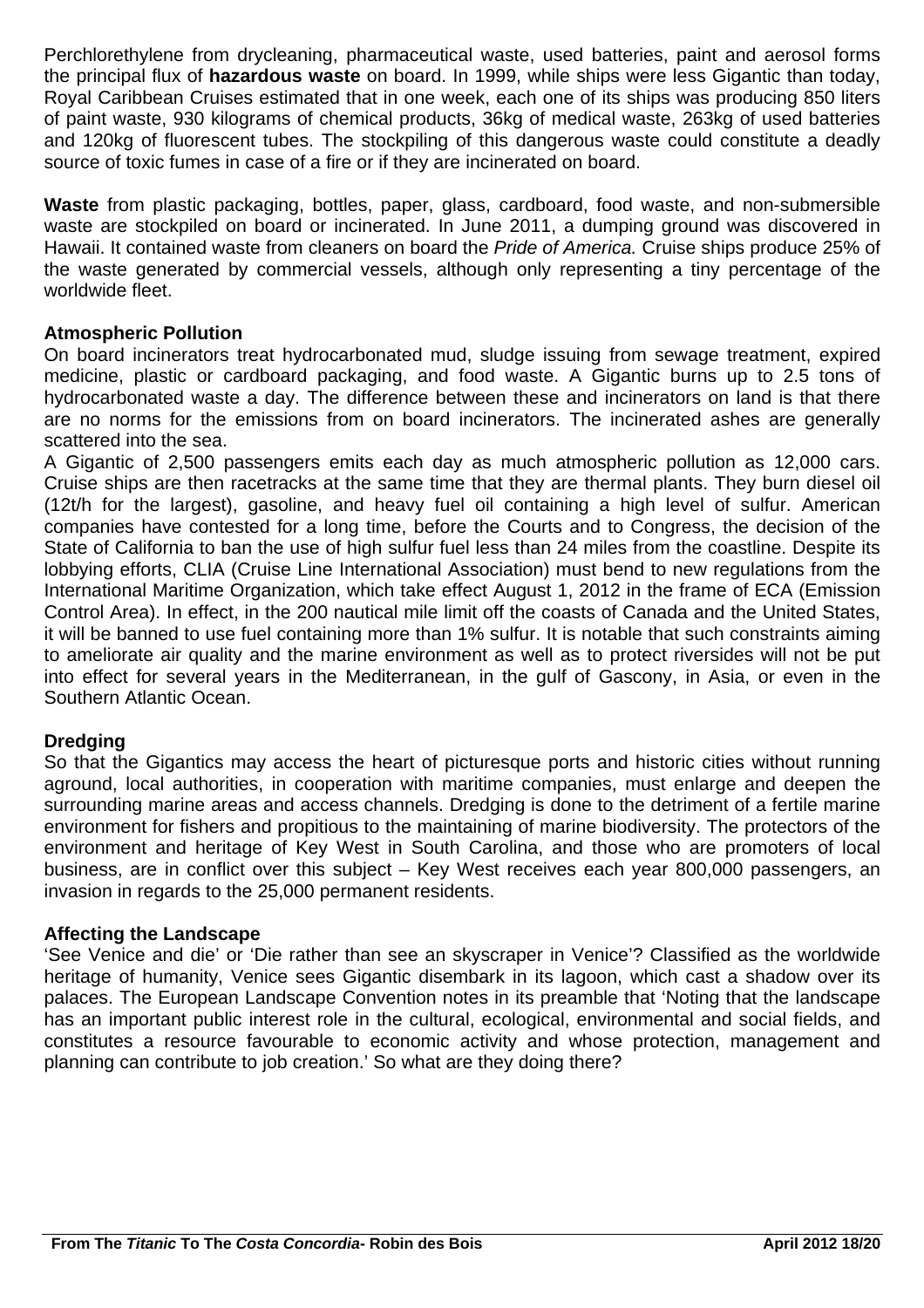## **VI – The Titanic and the Gigantic by Joseph Conrad, sailor and author**

Extracts from "Some Reflections on the Loss of the *Titanic*" 1912 and "Certain Aspects of the Admirable Inquiry into the Loss of the *Titanic* " 1912.

« The fact that the water-tight doors in the bulkheads of that wonder of naval architecture could be opened down below by any irresponsible person. Thus the famous closing apparatus on the bridge, paraded as a device of greater safety, with its attachments of warning bells, colored lights, and all these pretty-pretties, was in the case of this ship, little better than a technical farce ».

« The Titanic was only partly divided. She was just sufficiently divided to drown some poor devils like rats in a trap ».

« To be drowned shut up under deck is too bad. Some men of the Titanic died like that, it is to be feared. Compartmented, so to speak. Just think what it means ! Nothing can approach the horror of that fate except being buried alive in a cave, or in a mine, or in your family vault ».

« The men responsible for these big ships have been moved by considerations of profit to be made by the questionable means of pandering to an absurd and vulgar demand for banal luxury –the seaside hotel luxury ».

« Don't sell so many tickets, my virtuous dignitary. After all, men and women (unless considered from a purely commercial point of view) are not exactly the cattle of the Western-ocean trade, that used some twenty years ago to be thrown overboard on an emergency and left to swim round and round before they sank ».

« Do not let us take a romantic view of the so-called progress. A company selling passages is a tradesman: though from the way these people talk and behave you would think they are benefactors of mankind in some mysterious way, engaged in some lofty and amazing enterprise ».

« A commander should be able to hold his ship and everything on board of her in the hollow of his hand, as it were. But with the modern foolish trust in material, and with those floating hotels, this has become impossible. A man may do his best, but he cannot succeed in a task which from greed, or more likely from sheer stupidity, has been made too great for anybody's strength».